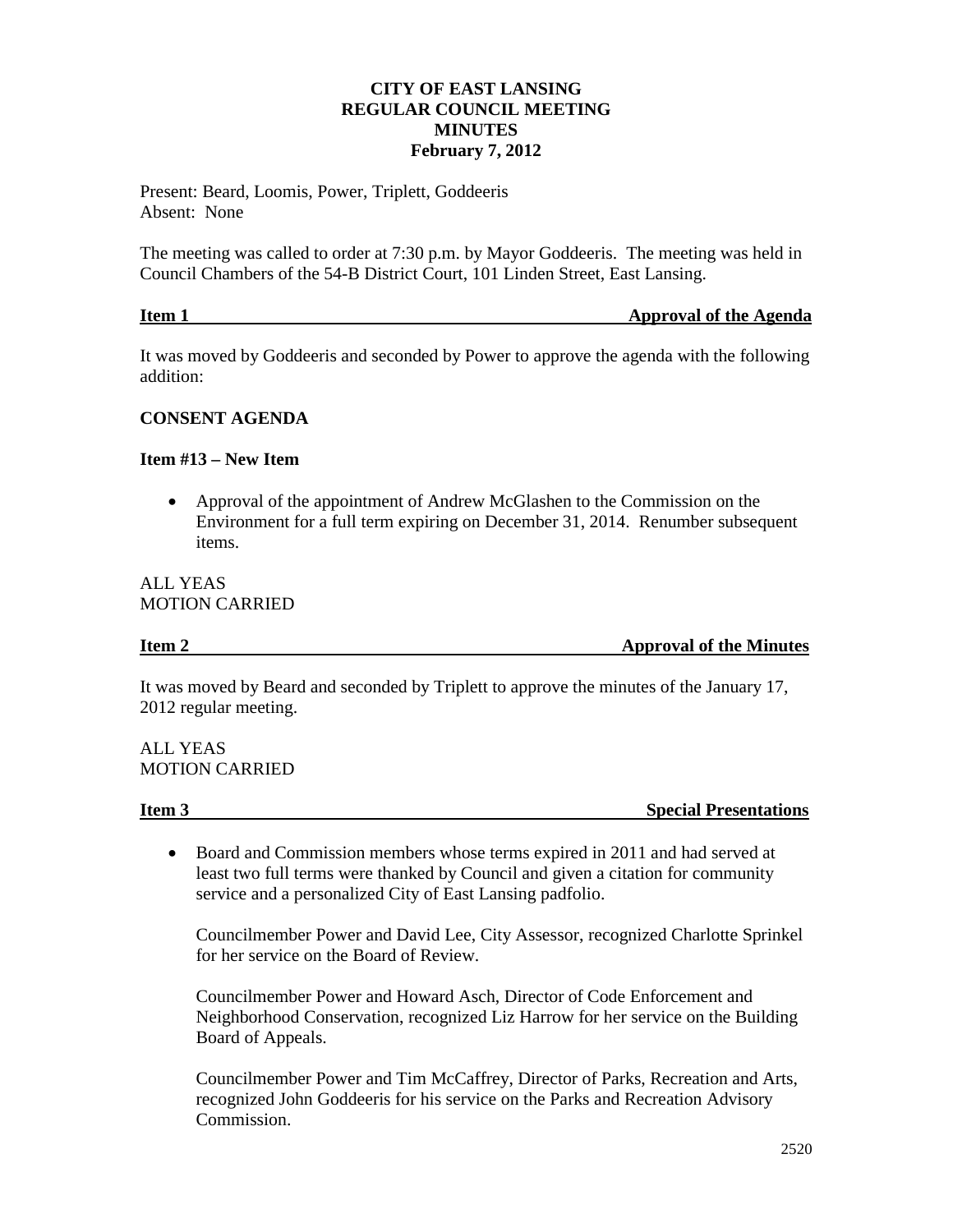Councilmember Power and Tim McCaffrey, Director of Parks, Recreation and Arts, recognized Charles Pearl for his service on the Parks and Recreation Advisory Commission.

Councilmember Loomis and Tim Schmitt, Historic Preservation Officer, recognized Paula Koppisch for her service on the Historic District Commission.

Councilmember Beard and Darcy Schmitt, Planning and Zoning Administrator, recognized Rebecca DeVooght for her service on the Planning Commission.

Councilmember Beard and Kelly Arndt, Prime Time Seniors' Program Director, recognized Ella (E.J.) Buss for her service on the Seniors' Commission.

- Juli Liebler, East Lansing Police Chief, introduced recently promoted Sergeant Tresha Neff, Sergeant Steve Gonzalez, and Officer Steve Naert.
- Juli Liebler, East Lansing Police Chief, and Officer Jay Young presented an overview of CrimeMapping.com, a program which pinpoints where, when, and what types of crimes have been committed in a geographical area. Chief Liebler said residents will be able to access this information.

#### **Item 4 Written Communication**

Between January 26 and February 7, 2012, Council received written communication:

- Tim Daman regarding regional cooperation
- Eliot Singer regarding reform agenda
- Roger Stuart regarding reissue and sale of 2012 DDA notes
- Thank you letter from Darnell Earley, City Manager finalist

| Item ! | <b>Communication from Audience</b> |
|--------|------------------------------------|
|        |                                    |

None

**Item 6 Communication from Mayor and Council Members** 

Councilmember Power:

• No Report

Councilmember Loomis:

• No Report

Councilmember Beard:

• No Report

Mayor Pro Tem Triplett:

• Asked residents to submit recommendations via City website or City staff for Crystal Awards which will be held in April.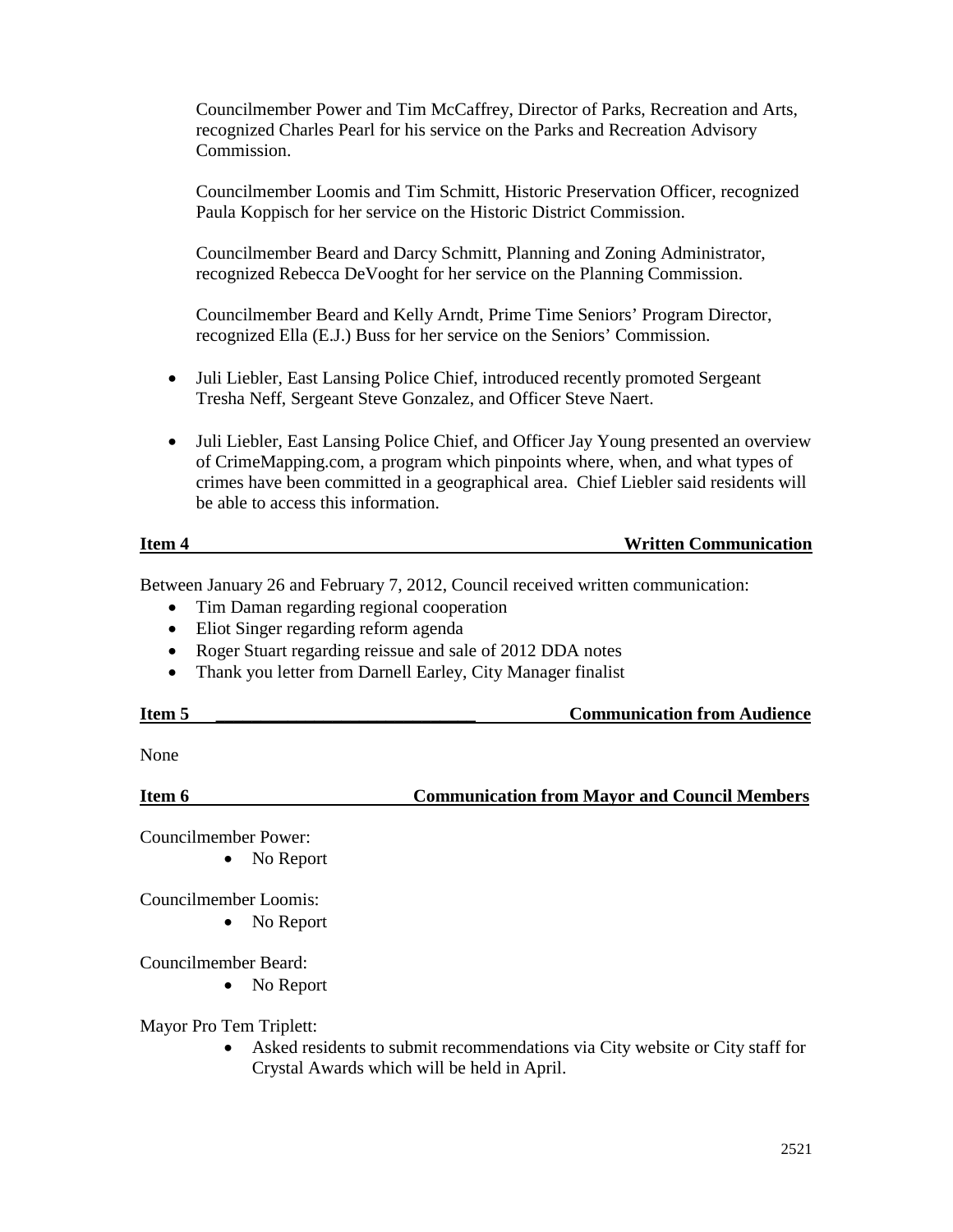Mayor Goddeeris:

- Distributed to Council:
	- o Map showing neighborhood borders
	- o Organizational chart of East Lansing Police Department

#### **Item 7 Review of Work Session Actions**

Mayor Goddeeris reviewed the following actions taken at the work session of January 31, 2012:

- 1. Approved resolution opposing Public Act 297 and supporting action to preserve East Lansing's "Other Eligible Individuals" policy.
- 2. Approved resolution in support of Medical Amnesty Legislation set forth in Michigan House of Representatives Bill 4393.
- 3. Approved employment contract between George Lahanas and the City Council of the City of East Lansing.

# **Item 8 City Manager's Report**

City Manager George Lahanas:

• Reported on  $10^{th}$  anniversary celebration of East Lansing Hannah Community Center.

**Item 9** City Attorney's Report

City Attorney Dennis McGinty:

• No Report

# **Item 10 Public Hearing – Ordinance No. 1275**

Consideration of Ordinance No. 1275; an Ordinance to amend Section 2-362 of Division 6 – Human Relations Commission – of Article V – Boards and Commissions – of Chapter  $2$  – Administration, and Sections 22-31, 22-32, 22-33, 22-34, 22-35 and 22-39 of Article II – Civil Rights – of Chapter 22 – Human Relations, and Section 42-73 of Division 2 – Cable and Telecommunication Commission – of Article II – Administration and Enforcement – of Chapter 42 – Telecommunications – of the Code of the City of East Lansing.

Triplett said this Ordinance is recommended by the Human Relations Commission to clean up legal language, striking "transgender" and inserting "gender identity or expression."

Goddeeris opened the public hearing on Ordinance No. 1275.

Seeing no one come forward, Goddeeris closed public hearing on Ordinance No. 1275.

It was moved by Triplett and seconded by Power to approve Ordinance No. 1275 as included in February 7, 2012 agenda packet.

ALL YEAS MOTION CARRIED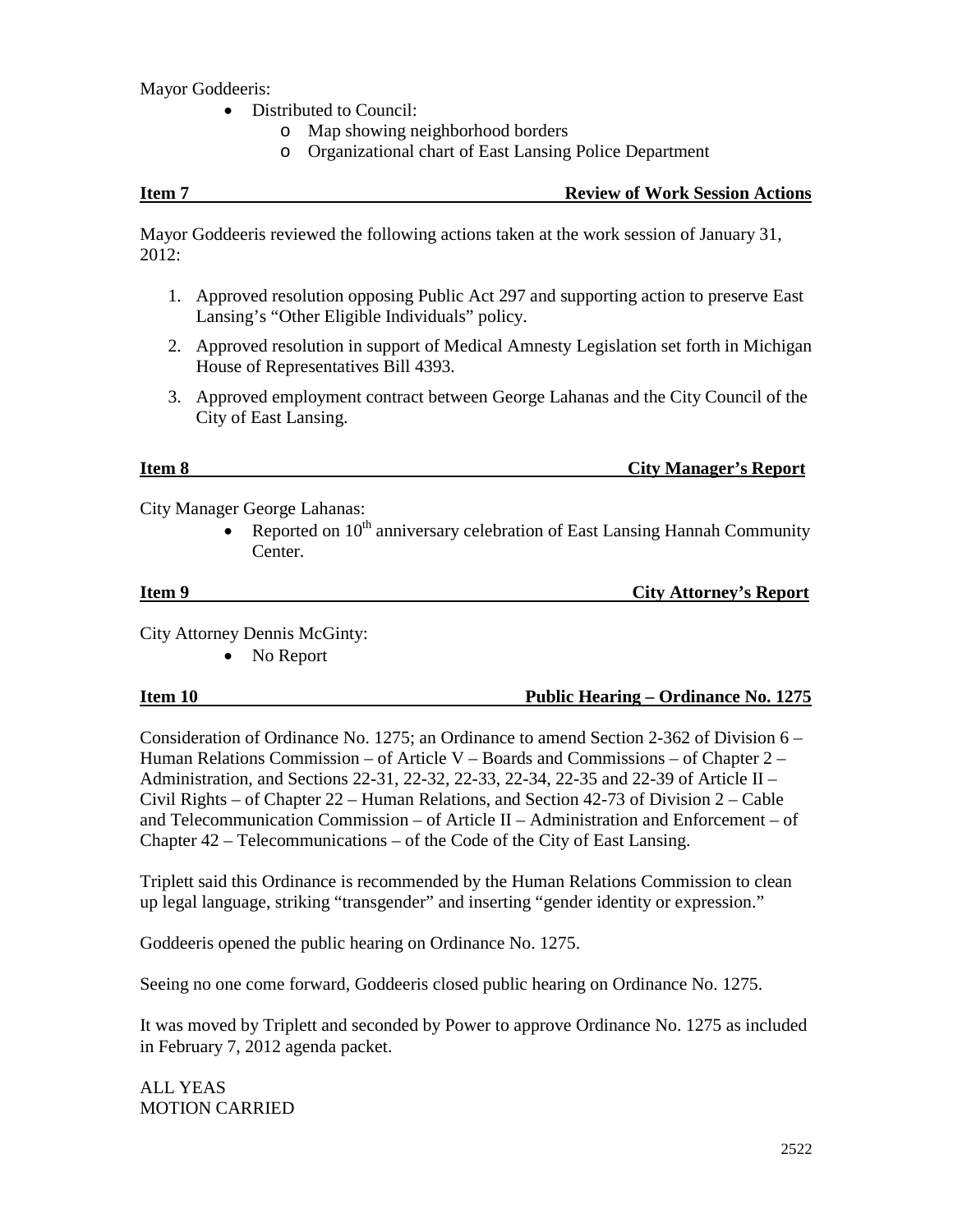# CITY OF EAST LANSING

#### ORDINANCE NO. 1275

AN ORDINANCE TO AMEND SECTION 2-362 OF DIVISION 6 - HUMAN RELATIONS COMMISSION - OF ARTICLE V - BOARDS AND COMMISSIONS - OF CHAPTER 2 - ADMINISTRATION AND SECTIONS 22- 31, 22-32, 22-33, 22-34 22-35 AND 22-39 OF ARTICLE II - CIVIL RIGHTS - OF CHAPTER 22 - HUMAN RELATIONS - AND SECTION 42-73 OF DIVISION 2 - CABLE AND TELECOMMUNICATION COMMISSION - OF ARTICLE II - ADMINISTRATION AND ENFORCEMENT - OF CHAPTER 42 TELECOMMUNICATIONS - OF THE CODE OF THE CITY OF EAST LANSING

#### THE CITY OF EAST LANSING ORDAINS:

Section 2-362 of Division 6 - Human Relations Commission - of Article V - Boards and Commissions - of Chapter 2 - Administration and Sections 22-31, 22-32, 22-33, 22-34 22-35 and 22-39 of Article II - Civil Rights - of Chapter 22 - Human Relations - and Section 42-73 of Division 2 - Cable and Telecommunication Commission - of Article II - Administration and Enforcement - of Chapter 42 are hereby amended to read as follows.

#### **Sec. 2-362. Duties.**

The human relations commission shall:

- (1) Protect and promote human dignity and respect for the rights of all individuals and groups within the city.
- (2) Study problems arising between groups or individuals in the city which may result in tensions, discrimination, or harassment on account of religion, race, color, national origin, age, height, weight, disability, sex, marital status, sexual orientation, gender identity or expression, student status, or because of the use by an individual of adaptive devices or aids.
- (3) Issue reports and make recommendations to the city council based upon its studies and findings from public hearings.
- (4) Formulate and carry out programs of community education, by itself or in cooperation with other agencies, organizations, or associations, public and private, for the purpose of discouraging and eliminating any such tensions, discrimination, harassment, or prejudice.
- (5) Review the status of social services provided to East Lansing residents, including the nature, quality, effectiveness, availability, and accessibility thereof. To this end, the commission shall maintain a liaison with appropriate local, county, and state government agencies, as well as private community service organizations.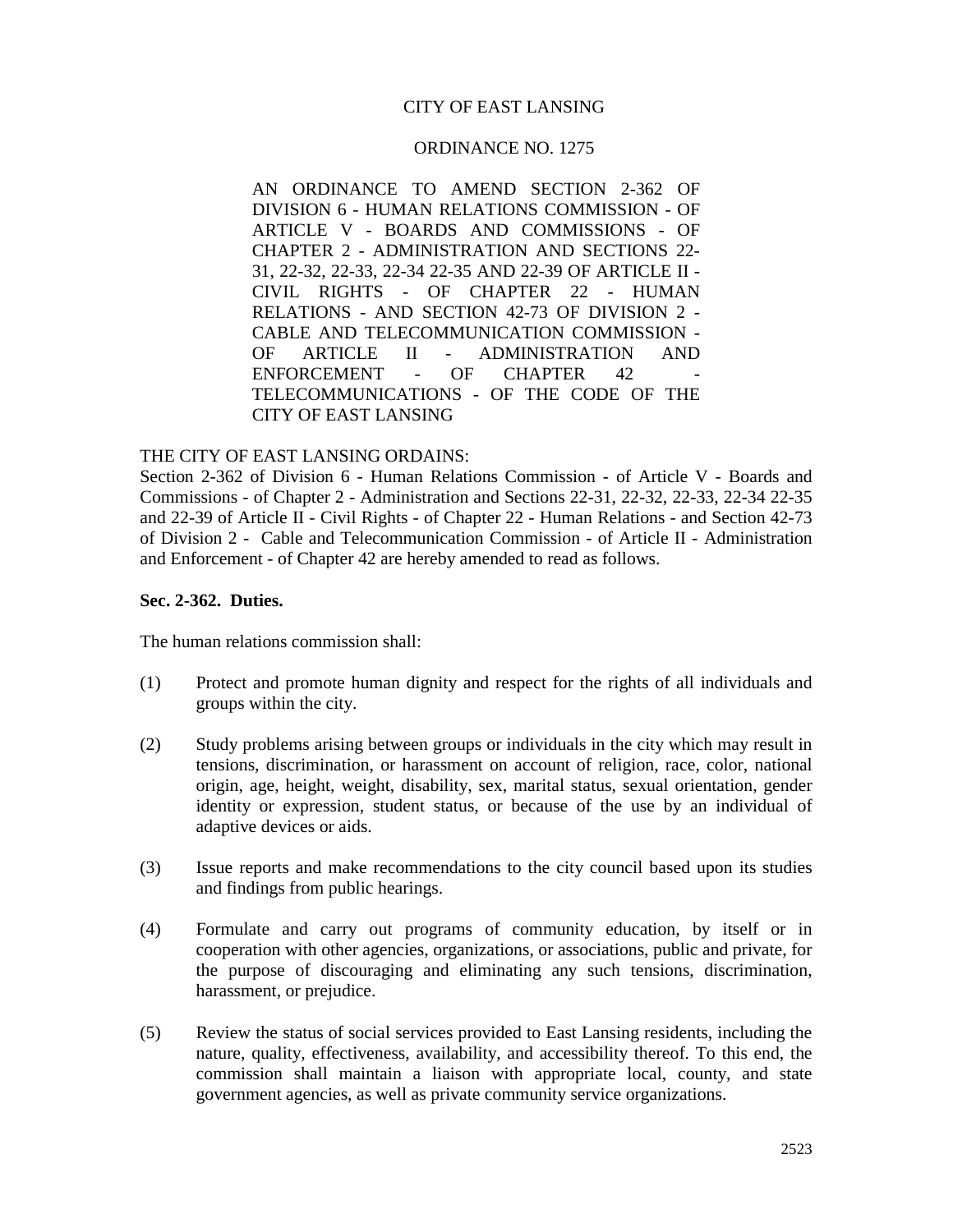- (6) Make recommendations concerning programs, and seek the establishment of programs that will provide a better quality of life in the areas of mental health and general health services, substance abuse services, and other services for the various populations of the city.
- (7) Establish procedures to mediate disputes between individuals, neighbors, and groups within the city which arise from discrimination contrary to the rights set forth in chapter 22, article II of this Code or any rules promulgated pursuant to this Code, or from tensions or prejudice.
- (8) Establish and implement procedures to receive, initiate, investigate, mediate, conciliate, adjust, dispose of, issue orders, and hold hearings on complaints as provided in section 22-38 of this Code alleging a violation of chapter 22, article II of this Code or any rules promulgated pursuant to this Code.
- (9) Recommend to the city council measures, including legislation, directed toward improving human relations within and among the various population groups of the city.
- (10) Recommend to the city council a written citizen participation plan for development of the annual community development program application to HUD.
- (11) Participate in the development of the annual community development application and recommendations with respect to the application and its supporting documentation to the city council.
- (12) Conduct at least one annual initial planning public hearing and one pre-submission public hearing on the development of the annual community development application.
- (13) Conduct at least one annual hearing on the performance of the community development program.
- (14) Submit the commission's assessment of the community development program's performance to the city council in an annual report.
- (15) Work with other units of government to meet the commission's duties and responsibilities and accomplish its goals.

# **Sec. 22-31. Public policy.**

It is hereby declared to be contrary to the public policy of the City of East Lansing for any person to deny any other person the enjoyment of his/her civil rights or for any person to discriminate against any other person in the exercise of his/her civil rights or to harass any person because of religion, race, color, national origin, age, height, weight, disability, sex, marital status, sexual orientation, gender identity or expression, student status, or because of the use by an individual of adaptive devices or aids.

#### **Sec. 22-32. Definitions.**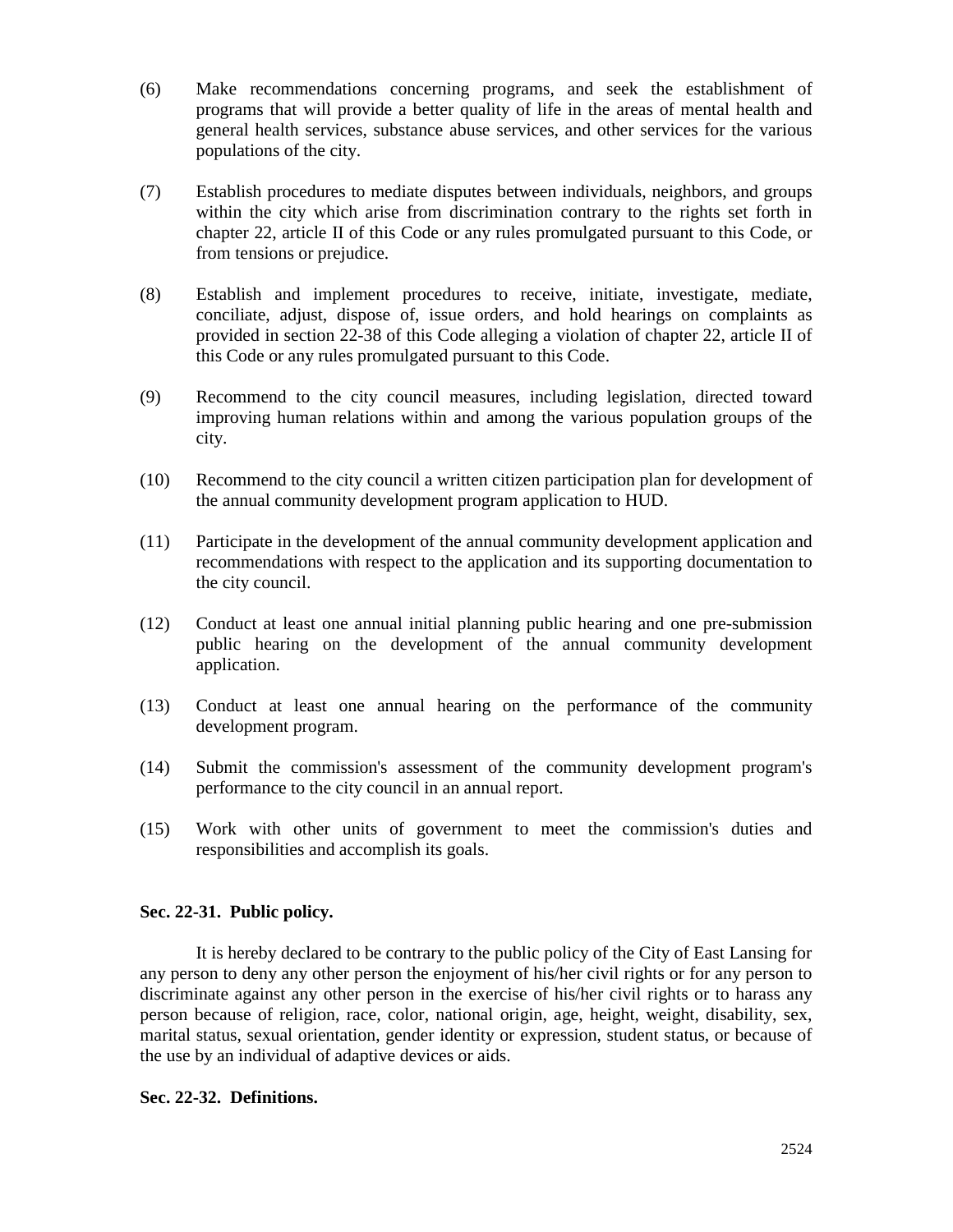The following words, terms and phrases, when used in this article, shall have the meanings ascribed to them in this section, except where the context clearly indicates a different meaning:

*Age* means chronological age, except as otherwise provided by law.

*Commission* means the East Lansing Human Relations Commission.

*Disability* means that term as defined at section 103(d) of the Persons With Disabilities Civil Rights Act, Public Act No. 220 of 1976 (MCL 37.1103(d)).

*Gender identity or expression* means a person's actual or perceived gender, including a person's self-image, appearance, expression, or behavior, whether or not that self-image, appearance, expression, or behavior is different from that traditionally associated with the person's biological sex as assigned at birth.

*Marital status* means being single, divorced, widowed, separated or married, and the conditions associated therewith, including pregnancy and parenthood.

*National origin* includes the national origin of an ancestor, and shall include persons who are not naturalized citizens.

*Sex* includes, but is not limited to, pregnancy, childbirth, or a medical condition related to pregnancy, or childbirth. Discrimination because of sex includes sexual harassment which means unwelcome sexual advances, requests for sexual favors, and other verbal or physical conduct or communication of sexual nature when:

> (1) Submission to such conduct or communication is made a term or condition either explicitly or implicitly to obtain employment, public accommodations or public services, education, or housing.

> (2) Submission to or rejection of such conduct or communication by an individual is used as a factor in decisions affecting such individual's employment, public accommodations or public services, education, or housing.

> (3) Such conduct or communication has the purpose or effect of substantially interfering with an individual's employment, public accommodations or public services, education, or housing; or creating an intimidating, hostile, or offensive employment, public accommodation, public service, educational or housing environment.

*Sexual orientation* means being or regarded as being heterosexual, homosexual, bisexual, or having a history of such identification.

*Student status* refers to a person enrolled in an educational institution recognized by the State of Michigan in pursuit of a recognized degree.

*To harass* means to have physical conduct or communication which refers to an individual protected under this article, when such conduct or communication demeans or dehumanizes and has the purpose or effect of substantially interfering with an individual's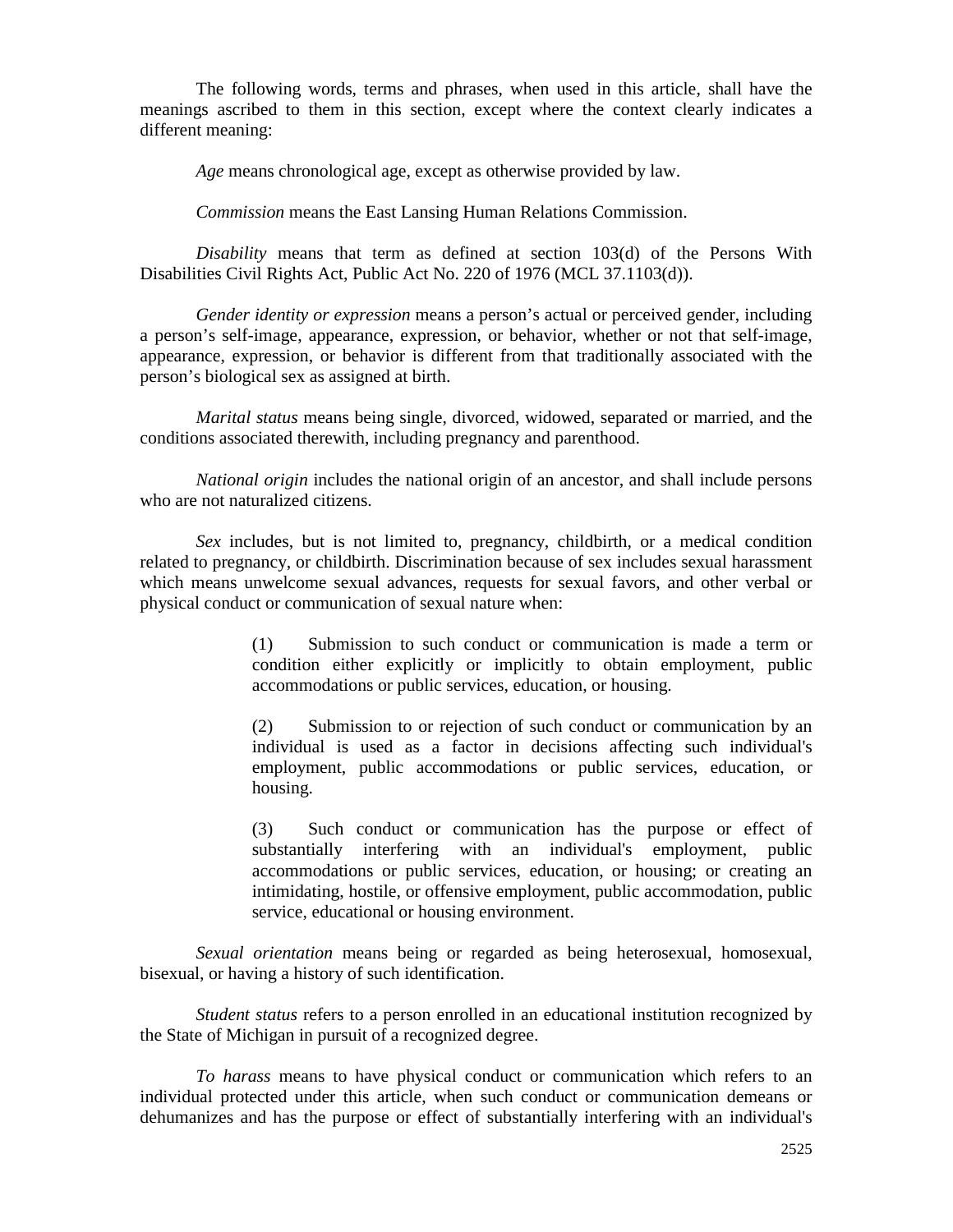employment, public accommodations or public services, education, or housing, or creating an intimidating, hostile, or offensive employment, public accommodations, public services, educational, or housing environment.

# **Sec. 22-33. Employment.**

(a) As used in this section:

*Employer* means a person who has one or more employees and includes any agent of that person.

*Employment agency* means a person regularly undertaking, with or without compensation, to procure, refer, recruit, or place an employee for an employer, or to procure, refer, recruit, or place for an employer or person the opportunity to work for an employer and includes any agent of that person.

*Labor organization* includes an organization of any kind, an agency or employee representation committee, group, association, or plan in which employees participate and which exists for the purpose, in whole or in part, of dealing with employees concerning grievances, labor disputes, wages, rate of pay, hours, or other terms or conditions of employment.

(b) It is unlawful for an employer to:

(1) Limit, segregate, classify, fail or refuse to hire, to recruit, to discharge, or otherwise discriminate against an individual with respect to employment, compensation, or a term, condition, or privilege of employment, including a benefit plan or system, because of religion, race, color, national origin, age, disability, sex, height, weight, marital status, sexual orientation, gender identity or expression, or student status, or because of the use by an individual of adaptive devices or aids.

(2) Fail or refuse to hire, recruit, or promote an individual on the basis of physical or mental examinations that are not directly related to the requirements of the specific job.

(3) Discharge or take other discriminatory action against an individual on the basis of physical or mental examinations that are not directly related to the requirements of the specific job.

(4) Fail or refuse to hire, recruit, or promote an individual when adaptive devices or aids may be utilized thereby enabling that individual to perform the specific requirements of the job.

(5) Discharge or take other discriminatory action against an individual when adaptive devices or aids may be utilized thereby enabling that individual to perform the specific requirements of the job.

(6) Discriminate against a person with respect to hire, tenure, terms, conditions, or privileges of employment because of an arrest, detention, or disposition of a violation of a misdemeanor, felony, or local ordinance substantially corresponding to state law, when a conviction did not result,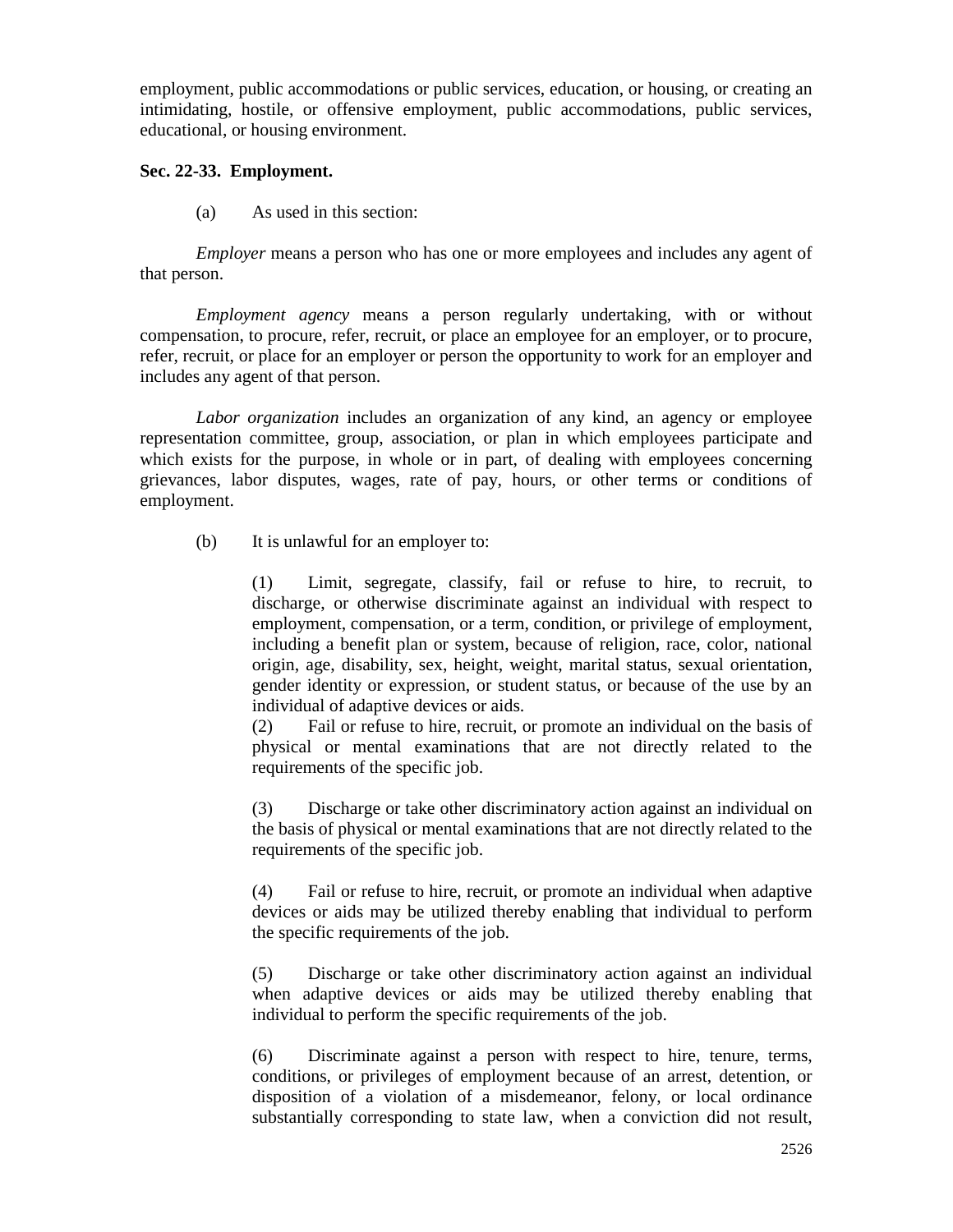other than employment by a law enforcement agency. This prohibition shall not apply to persons who have been convicted of a crime constituting a sexual offense, which shall include criminal sexual conduct in any degree, or a child abusive commercial activity, or child cruelty or child torture, or any act of violence against a child, or attempts to commit such offenses and who are employed or seeking employment with a licensed child care center or child caring institution, or who are employed or seeking employment with a licensed foster care facility or a facility contracted with by the community mental health board, or to persons who are employed or seeking employment with any business licensed by the city if the person will be in direct contact alone with a child or children. This section shall not apply to information relative to a felony charge before a charge is dismissed in cases where the charges involve a child victim or a mentally ill victim or a developmentally disabled victim and are still pending.

(7) Make, keep, or use an oral inquiry, form of application, or record that elicits or attempts to elicit information concerning the religion, race, color, national origin, age, disability, sex, height, weight, marital status, sexual orientation, gender identity or expression, student status or because of the use by an individual of adaptive devices or aids except where applicable under federal and state law, or local ordinance.

(c) An employer, labor organization, or employment agency shall not print, circulate, post, mail, or otherwise cause to be published a statement, advertisement, notice, or sign relating to employment by the employer, or relating to membership in or a classification or referral for employment by the labor organization, or relating to a classification or referral for employment by the employment agency, which indicates a preference, limitation, specification, or discrimination, based on religion, race, color, national origin, age, disability, sex, height, weight, marital status, sexual orientation, gender identity or expression, student status or use by an individual of adaptive devices or aids.

(d) This section shall not apply to the employment of an individual by his/her parent, spouse, or child.

(e) A person subject to this section may apply to the commission for an exemption on the basis that religion, national origin, age, sex, height, weight, marital status, sexual orientation, gender identity or expression, or student status is a bona fide occupational qualification reasonably necessary to the normal operation of the business or enterprise. Upon sufficient showing, the commission may grant an exemption to this section. An employer who does not obtain an exemption for such bona fide occupational qualification shall have the burden of establishing that the qualification is reasonably necessary to the normal operation of the business.

(f) An individual seeking employment shall not publish, or cause to be published, a notice or advertisement that specifies or indicates the individual's religion, race, color, national origin, age, sex, height, weight, marital status, disability, sexual orientation, gender identity or expression, student status, use by an individual of adaptive devices or aids, or expresses a preference, specification, limitation, or discrimination as to the religion, race, color, national origin, age, disability, height, weight, sex, marital status, sexual orientation, gender identity or expression, student status or use by an individual of adaptive devices or aids of a prospective employer.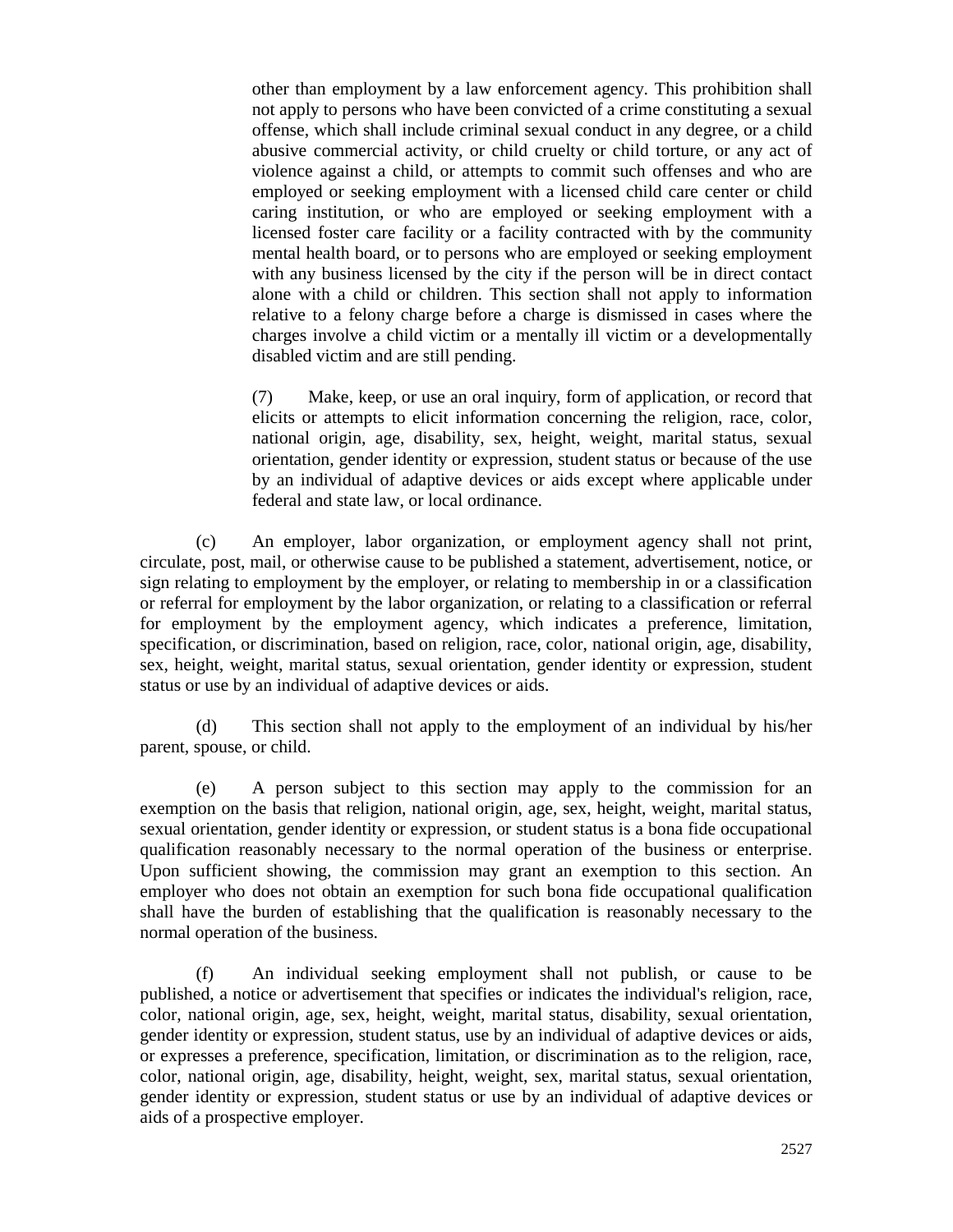$(g)$  A contract to which the city, a political subdivision, or an agency thereof, is a party shall contain a covenant by the contractor and his/her subcontractors not to discriminate against an employee or applicant for employment with respect to hire, tenure, terms, conditions, or privileges of employment, including a benefit plan or system or a matter directly or indirectly related to employment, because of race, color, religion, national origin, age, sex, height, weight, marital status, disability, sexual orientation, gender identity or expression, student status or use by an individual of adaptive devices or aids. Breach of this covenant may be regarded as a material breach of the contract.

(h) This section is also applicable to labor organizations, employment agencies, apprenticeships, and job training programs. In addition, a labor organization shall not discriminate in its membership practices nor fail to fairly represent its membership in a grievance process because of religion, race, color, national origin, age, disability, sex, height, weight, marital status, sexual orientation, gender identity or expression, student status or use by an individual of adaptive devices or aids.

### **Sec. 22-34. Housing.**

(a) As used in this section:

*Housing accommodation* includes improved or unimproved real property, or a part thereof, which is used or occupied, or is intended, arranged, or designed to be used or occupied, as the home or residence of one or more persons.

*Real estate broker or salesperson* means a person, whether licensed or not, who, for or with the expectation of receiving a consideration, lists, sells, purchases, exchanges, rents, or leases real property; negotiates or attempts to negotiate any of those activities; who holds himself/herself out as engaged in those activities; who negotiates or attempts to negotiate a loan secured or to be secured by a mortgage or other encumbrance upon real property; who is engaged in the business of listing real property in a publication; or a person employed by or acting on behalf of a real estate broker or salesperson.

*Real estate transaction* means the sale, exchange, rental, or lease of real property, or an interest therein.

*Real property* includes a building, structure, mobile home, real estate, land, mobile home park, trailer park, tenement, leasehold, or an interest in a real estate cooperative or condominium.

(b) The opportunity to purchase, lease, sell, hold, use, and convey dwelling houses or dwelling units or engage in any other type of real estate transaction as protected in this section or under state and federal law is hereby recognized and declared to be a civil right. This includes, but is not limited to seeking, inspecting, advertising, offering, or listing of real property without discrimination because of religion, race, color, national origin, age, height, weight, disability, sex, marital status, sexual orientation, gender identity or expression, student status, use of adaptive devices or aids, or legal source of income, except with respect to age or income only, where necessary to meet the requirements of federal, state, or local programs.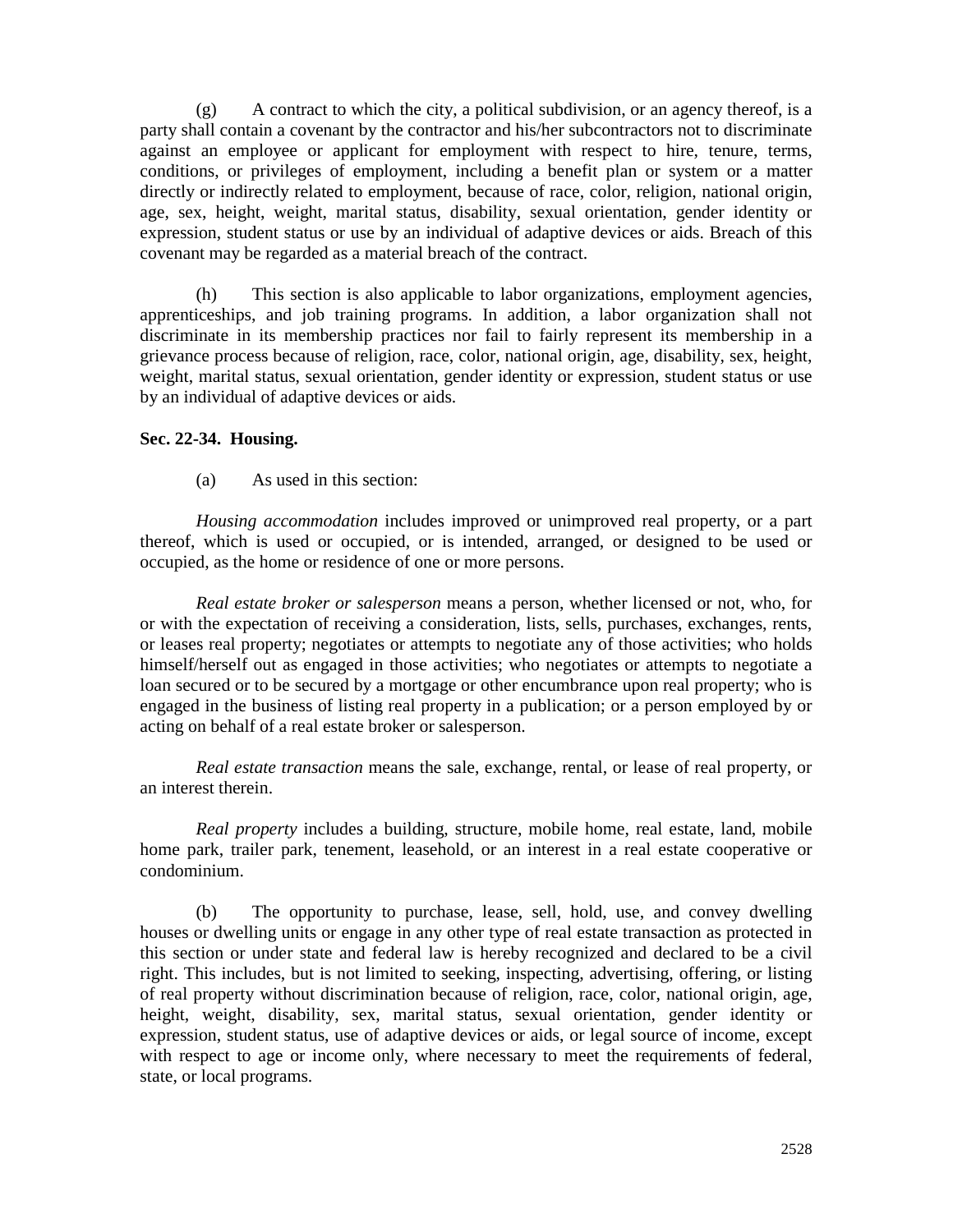(c) It shall not be a violation of this section for the owner of an owner-occupied, one-family dwelling to restrict occupancy in the rental unit, or to the rental of a housing accommodation for not more than 12 months by the owner or lessor where it was occupied by him/her for at least three months immediately preceding occupancy by the tenant and is temporarily vacated while maintaining legal residence.

(d) A person to whom application is made for financial assistance or financing in connection with a real estate transaction or in connection with the construction, rehabilitation, repair, maintenance, or improvement of real property, or a representative of that person, shall not:

> (1) Discriminate against the applicant because of the religion, race, color, national origin, age, height, weight, disability, sex, marital status, sexual orientation, gender identity or expression, student status, legal source of income, or the use by an individual of adaptive devices or aids of the applicant or a person residing with the applicant.

> (2) Use a form of application for financial assistance or financing or make or keep a record of inquiry in connection with an application for financial assistance or financing which indicates, directly or indirectly, a preference, limitation, specification, or discrimination as to the religion, race, color, national origin, age, height, weight, disability, sex, marital status, sexual orientation, gender identity or expression, student status, source of legal income, or the use by an individual of adaptive devices or aids of the applicant or a person residing with the applicant, except that information relative to the age, marital status, or source of income may be obtained when necessary for the preparation of a deed or other recordable instrument or to meet the requirements of a federal, state, or local housing program.

> (3) Subsection (d)(2) of this section shall not apply to a form of application for financial assistance prescribed for the use of a lender regulated as a mortgagee under the National Housing Act, as amended, being 12 USC 1701 to 1750g (Supp. 1973) or by a regulatory board or officer acting under the statutory authority of this state or the United States.

(e) A person shall not represent, for the purpose of inducing a real estate transaction from which the person may benefit financially, that a change has occurred or will or may occur in the composition with respect to religion, race, color, national origin, age, height, weight, disability, sex, marital status, sexual orientation, gender identity or expression, student status, use by an individual of adaptive devices or aids, or legal source of income of the owners or occupants in the block, neighborhood, or area in which the real property is located, or represent that this change will or may result in the lowering of property values, an increase in criminal or antisocial behavior, or a decline in the quality of schools in the block, neighborhood, or area in which the real property is located.

#### **Sec. 22-35. Public accommodations or services.**

(a) Definitions. As used in this section:

*Place of public accommodation* means a business, or an educational, refreshment, entertainment, recreation, health or transportation facility, or institution of any kind, whether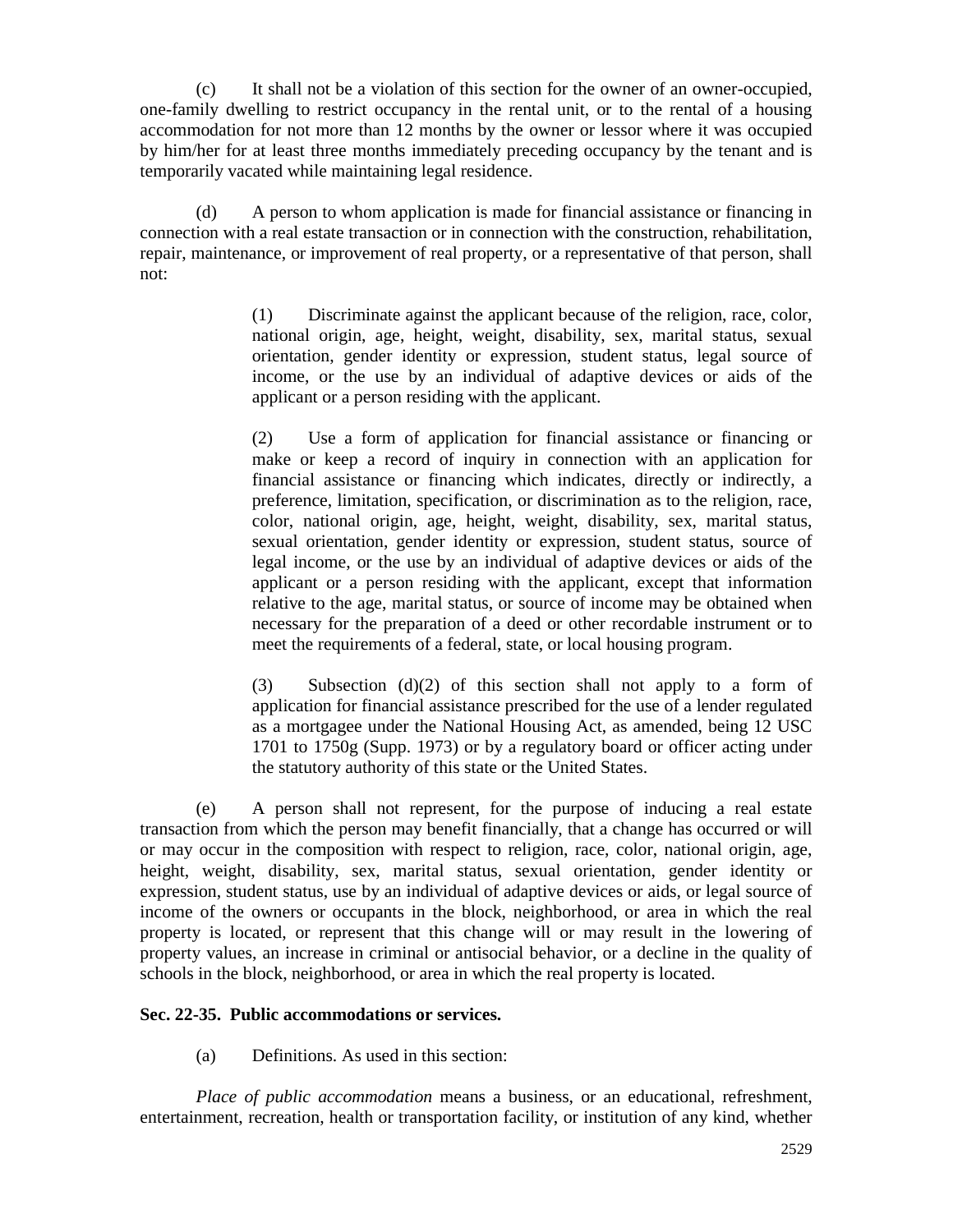licensed or not, whose goods, services, facilities, privileges, advantages, or accommodations are extended, offered, sold, or otherwise made available to the public.

*Public service* means a public facility, department, agency, board or commission, owned, operated, or managed by or on behalf of the state, a political subdivision, or an agency thereof, or a nonprofit organization, or a tax-exempt private agency established to provide service to the public.

(b) Prohibited practices. Except where permitted by law, a person shall not:

(1) Deny an individual the full and equal enjoyment of the goods, services, facilities, privileges, advantages, or accommodations of a place of public accommodation or public service because of religion, race, color, national origin, age, height, weight, disability, sex, marital status, sexual orientation, gender identity or expression, student status, or because of the use by an individual of adaptive devices or aids.

(2) Print, calculate, post, mail, or otherwise cause to be published a statement, advertisement, notice, or sign which indicates that the full and equal enjoyment of the goods, services, facilities, privileges, advantages, or accommodations of a place of public accommodation or public service will be refused, withheld from, or denied an individual because of religion, race, color, national origin, age, height, weight, sex, disability, marital status, sexual orientation, gender identity or expression, or student status, or because of an individual's use of adaptive devices or aids, or that an individual's patronage of, or presence at a place of public accommodation, is objectionable, unwelcome, unacceptable, or undesirable because of religion, race, color, national origin, age, height, weight, disability, sex, marital status, sexual orientation, gender identity or expression, or student status or because of the use by an individual of adaptive devices or aids.

#### **Sec. 22-39. Posting requirements.**

(a) Employer posting requirements. The city shall provide a notice as set forth in subparagraph (c) to all employers with places of business within the City of East Lansing which the employer shall post in a conspicuous area of their place of business, readily visible to employees.

(b) Rental unit posting requirements. The city shall include on all rental unit licenses the notice described in sub-paragraph (c) of this section. All owners of rental units and/or their legal agents required to display a rental unit license pursuant to provision ES-1005.11 of section 6-175 of chapter 6 of this Code, shall display the rental license in a manner that the notice contained in subparagraph (c) of this section is visible. Owners of class V rental licenses shall display the license and notice contained in subparagraph (c) of this section in their rental offices in a place readily visible to prospective tenants.

(c) Notice. The notice prepared by the city for posting pursuant to sub-paragraph (a) shall be capitalized, in no less than 12-point type and shall read as follows:

EAST LANSING ORDINANCES PROHIBIT DISCRIMINATION IN EMPLOYMENT, HOUSING, PUBLIC ACCOMMODATION AND PUBLIC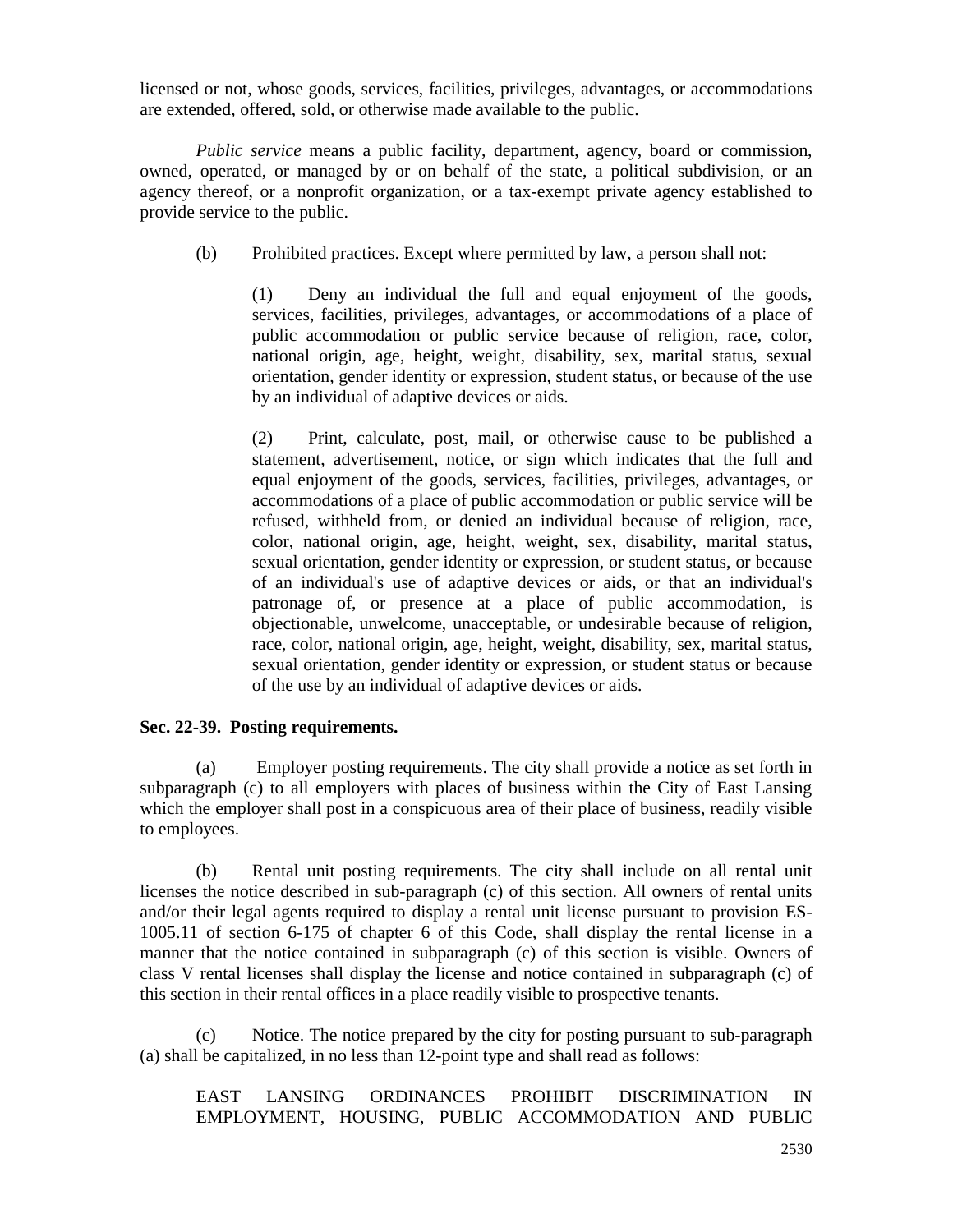SERVICE BECAUSE OF RELIGION, RACE, COLOR, NATIONAL ORIGIN, AGE, HEIGHT, WEIGHT, DISABILITY, SEX, MARITAL STATUS, SEXUAL ORIENTATION, GENDER IDENTITY OR EXPRESSION, STUDENT STATUS, USE OF ADAPTIVE DEVICES OR AIDS OR LEGAL SOURCE OF INCOME.

PERSONS DENIED EQUAL OPPORTUNITY BECAUSE OF THESE REASONS MAY FILE A COMPLAINT WITH THE EAST LANSING HUMAN RELATIONS COMMISSION WITHIN 180 DAYS OF THE INCIDENT OF DISCRIMINATION. SEE ARTICLE II OF CHAPTER 22 OF THE CODE OF THE CITY OF EAST LANSING FOR DETAILS, OR CONSULT A LEGAL REPRESENTATIVE.

(d) Penalty. A person who violates this section is responsible for a civil infraction and is punishable as provided in section 1-13 of this Code.

# **Sec. 42-73. Functions.**

The commission, in addition to any functions assigned to it elsewhere in this chapter, shall have the following functions:

- (1) To advise the council on cable, internet, technology and telecommunication policy as well as other issues involving any form of electromagnetic data transmission and telecommunications within the city of East Lansing rightsof-way.
- (2) To provide a public forum for East Lansing citizens relating to the provision of different cable and telecommunications services.
- (3) Upon request by the city council, to conduct public hearings on cable, internet, technology and telecommunication issues including, but not limited to, disagreements among franchisees, subscribers, and public and private users of a system. The

commission shall submit a report of its findings and recommendations to the city council following each public hearing.

- (4) To maintain a knowledge of current developments in cable, technology and telecommunications issues.
- (5) To review, monitor, and evaluate general policies relating to cable, internet, and telecommunication services provided to subscribers and the operation and use of public access to maximize the diversity of programs and services to East Lansing subscribers.
- (6) To promote and encourage use of public access channels and the internet among the widest range of institutions, groups, and individuals. Categories of users shall include, but not be limited to:
	- a. Local educational uses including libraries, schools, Lansing Community College, Michigan State University, and other institutions of higher learning.
	- b. Public users providing local programming under public control with guaranteed access without regard to race, religion, color, national origin, age, gender, marital status, sexual orientation, gender identity or expression, student status, disability, height or weight.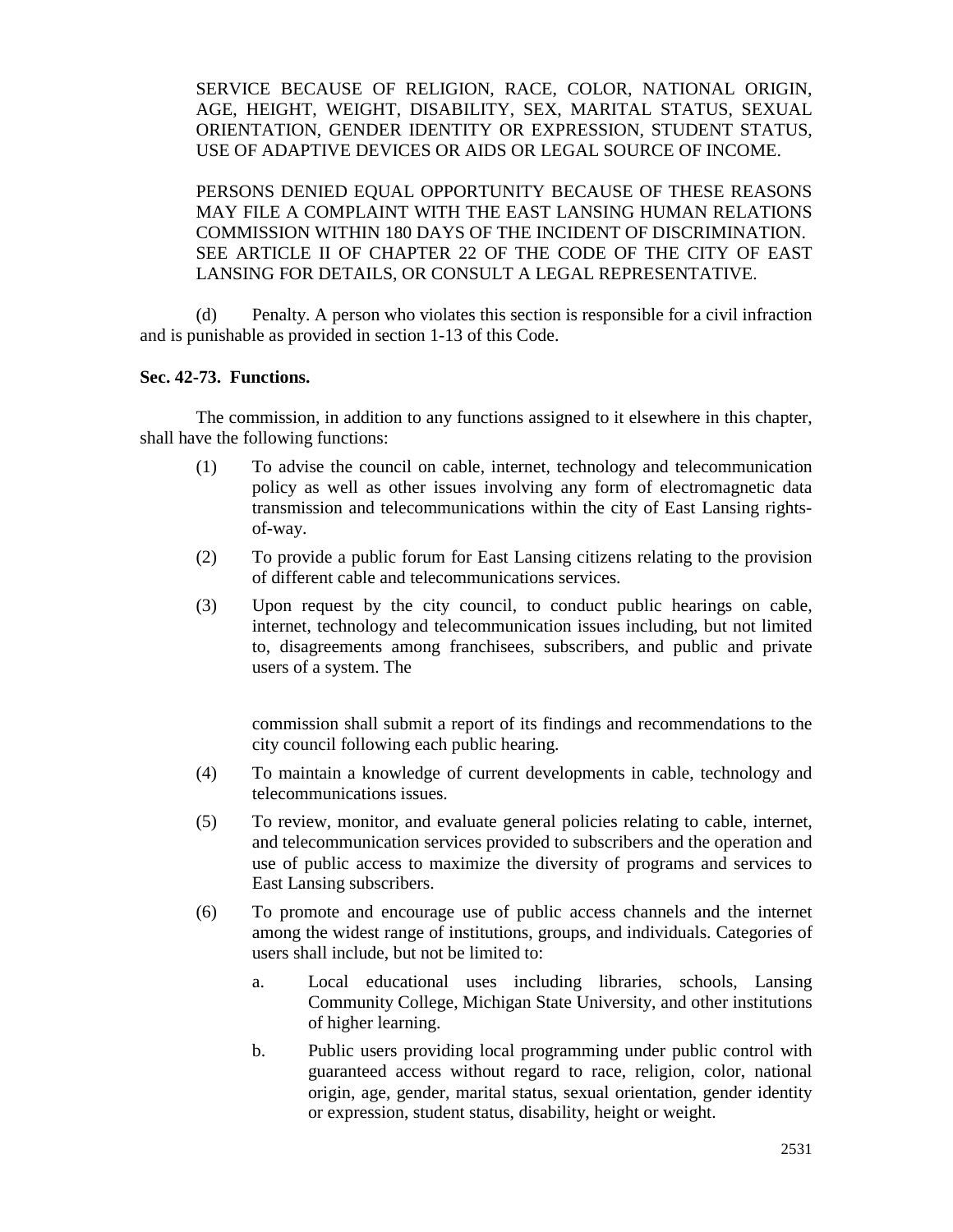- c. Government users including city council and commissions and public safety users including police, fire, and disaster response departments.
- d. Information retrieval and professional communication.
- (7) To encourage and cooperate with other systems and the interconnection of systems.
- (8) To promote, encourage, and participate in the development and operation of a regional community media center with the advice and consent of the city council.
- (9) To submit an annual report to the council regarding the commission's mission, work plan, and accomplishments, to include statistical information to the extent that it is available.
- (10) To provide an annual account of franchise fees received and distributed, and the utilization of public channels, to include statistical information to the extent that it is available.
- (11) To assume such additional responsibilities as may be assigned to it from time to time by the council.

# **Item 11 Consent Agenda**

City Manager George Lahanas reviewed the Consent agenda:

- 1. Approval of the City Manager to sign a one (1) year renewal agreement with Hundred Acre Woods, Inc. of Williamston, Michigan and award a purchase order in the amount of \$68,788 for a Grounds Maintenance contract.
- 2. Approval of an engineering contract of Phase I of the new interceptor to the WWTP (Waste Water Treatment Plant) and the addition of the siphon to Hubbell, Roth & Clark, Inc. in the amount of \$551,642.70.
- 3. Approval of the appointment of Andrew McGlashen to the Commission on the Environment for a full term ending December 31, 2014.

It was moved by Beard and seconded by Power to approve the Consent agenda.

# ALL YEAS MOTION CARRIED

**Item 12** Business Agenda

# **1. Consideration of the Oakhill neighborhood sewer design study.**

Todd Sneathen, Director of Public Works and Environmental Services, briefed Council and answered questions on the need for an engineering study to determine the effect development will have on the existing infrastructure. Sneathen said the City's sewer fund would pay for the cost of the study.

Alice Dreger, 621 Sunset Lane, spoke regarding the need for a sewer study at this time.

Sneathen said there are capacity issues in this area and the study would provide data for the City to make good decisions.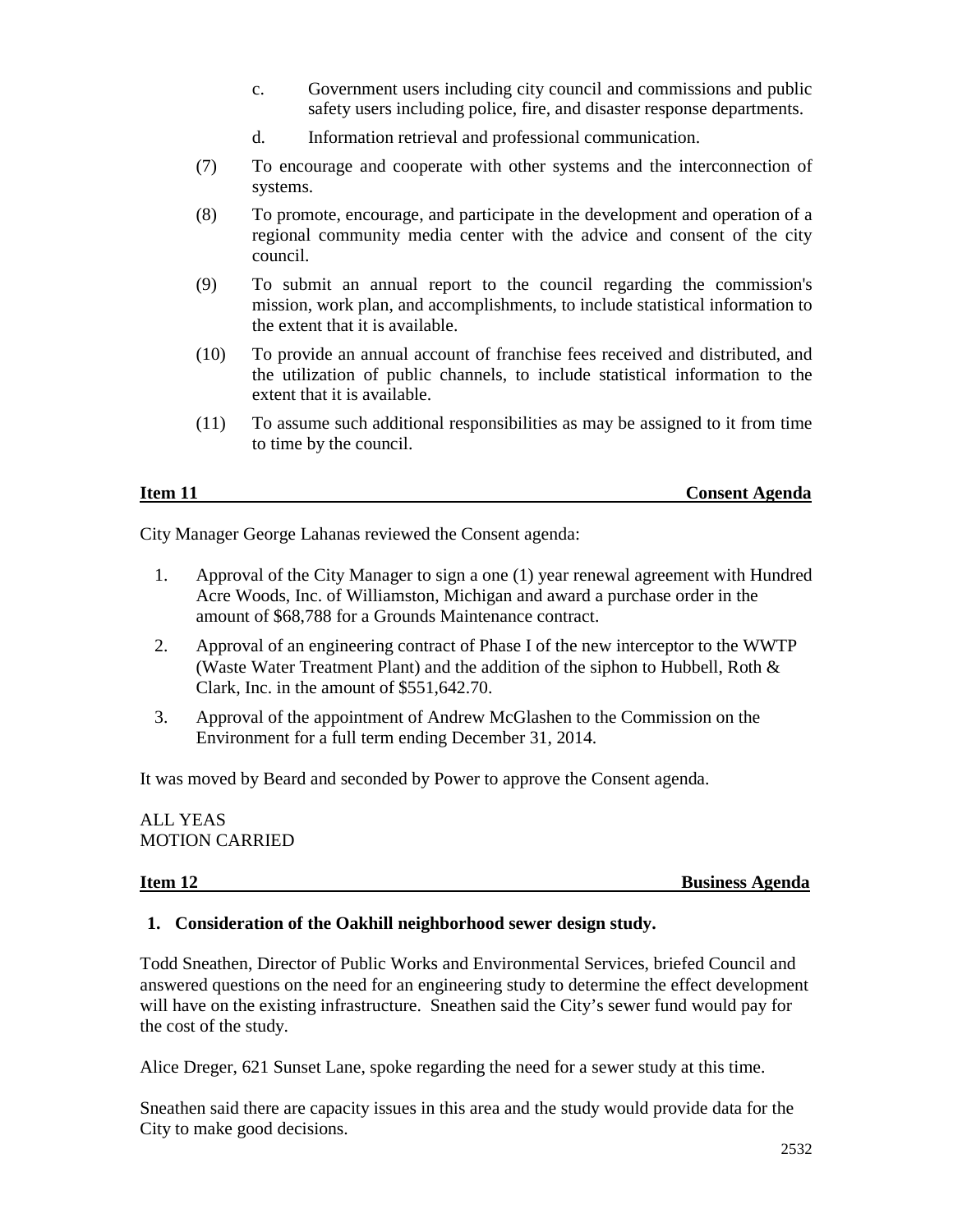It was moved by Triplett and seconded by Goddeeris to approve the Oakhill neighborhood sewer design study, to be paid for with City sanitary sewer funds.

Loomis said the study can be delayed 60 to 90 days, which would allow Council to have a clearer idea of development in the area.

 $YEAS - 4$ NAYS – 1, Loomis MOTION CARRIED

# **2. Consideration of a resolution authorizing issuance and sale of 2012 Downtown Development Refunding Notes.**

Mary Haskell, Finance Director, reviewed the timetable of issuing 2009 Downtown Development Bond Anticipation Notes (BANs) which are due April 1, 2012. Haskell said, after consultation with bond counsel and financial consultant, options of long term and short term borrowing and recommendations of what is best for the City at the best price are presented to Council.

Warren Creamer, financial consultant, Baird and Associates, outlined re-financing options.

Council discussed rate, flexibility, risk, uncertainty of property use and ownership, and timing of decision.

Alice Dreger, 621 Sunset Lane, read correspondence from Chesterfield Hills resident Eliot Singer regarding issuance of Bond Anticipation Notes.

It was moved by Triplett and seconded by Beard to approve resolution authorizing issuance and sale of 2012 Downtown Development Refunding Notes, as included in February 7, 2012 Council agenda packet.

Council discussed impact on residents, flexibility and caution, short call and low rate on notes, and uncertain future.

ALL YEAS MOTION CARRIED

### **City of East Lansing Counties of Ingham and Clinton, State of Michigan**

# RESOLUTION AUTHORIZING ISSUANCE AND SALE OF 2012 DOWNTOWN DEVELOPMENT REFUNDING NOTES

A RESOLUTION TO APPROVE:

- Up to \$6,000,000 of Notes to refund the 2009 Bond Anticipation Notes issued to purchase land for public infrastructure for City Center II;
- Director of Finance authorized to apply to State Treasury for necessary approval to issue the Notes;
- City to pay Notes from Downtown Development Bonds, when issued, or DDA Revenues;
- Pledge of City's Limited Tax Full Faith and Credit;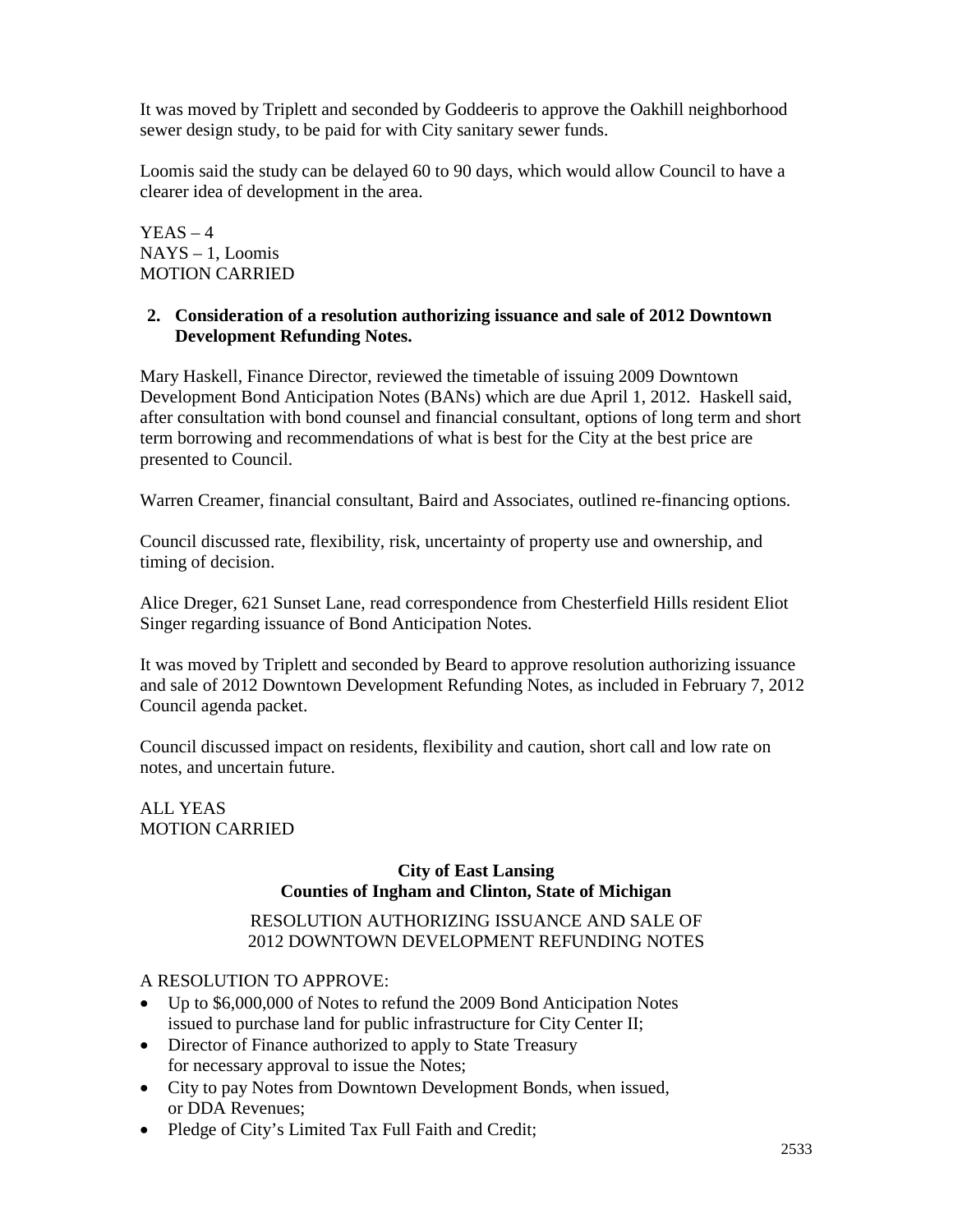- Director of Finance authorized to sell Notes without further Council Resolution;
- Other matters relative to sale and delivery of Notes.

#### **PREAMBLE**

WHEREAS, the City of East Lansing, Michigan (the "City") has previously established the Downtown Development Authority of the City of East Lansing (the "DDA") pursuant to Act 197, Public Acts of Michigan, 1975, as amended (the "DDA Act"); and

WHEREAS, the City Council has approved the DDA's City Center Amended and Restated Tax Increment Financing and Development Plan #2 ("DDA Plan #2"); and

WHEREAS, as part of the DDA's development program described in DDA Plan #2, the DDA is undertaking to acquire and construct public infrastructure improvements for the mixed use development project known as City Center II including parking structures, pedestrian walkways, public theater and exhibition space, water, sewer, street, streetscape, sidewalk, and related site acquisition (the "Public Infrastructure Project"); and

WHEREAS, the City intends to issue bonds to finance the Public Infrastructure Project as authorized by Section 16(1) of the DDA Act (the "Bonds"), and to pay the principal of and interest on the Bonds from DDA tax increment revenues; and

WHEREAS, the City published a Notice of Intent to issue the Bonds in an amount not to exceed \$30,000,000 and right of referendum in *The Lansing State Journal* on Thursday, September 18, 2008 in compliance with the requirements of Section  $5(g)$  of Act 279, Public Acts of Michigan, 1909, as amended, and no referendum on issuance of the Bonds is required; and

WHEREAS, in June 2009 the City financed acquisition of a portion of the site for the Public Infrastructure Project by issuing the \$5,495,000 2009 Downtown Development Bond Anticipation Note (the "2009 Note") in anticipation of issuance of the Bonds; and

WHEREAS, due to unexpected events, the Bonds will not be delivered prior to April 1, 2012, the maturity date of the 2009 Note; and

WHEREAS, the City still anticipates that the Public Infrastructure Project will be constructed and financed through issuance of the Bonds; and

WHEREAS, under the provisions of the Revised Municipal Finance Act, Act 34, Public Acts of Michigan, 2001, as amended ("Act 34"), a City may issue its notes to refund a short-term municipal security such as the 2009 Note; and

WHEREAS, the City Council deems it necessary to borrow the estimated principal amount of not to exceed Six Million Dollars (\$6,000,000) and issue notes pursuant to the provisions of Act 34 for the purpose of refunding the 2009 Note; and

WHEREAS, prior to selling a note to refund the 2009 Note, the City will need to apply to State Treasury for an exception from certain requirements of Act 34, and the City Council wishes to authorize the Director of Finance to submit the necessary application; and

2534 WHEREAS, Act 34 permits the City to authorize, within limitations which shall be contained in the authorization resolution of the governing body, an officer of the City to sell,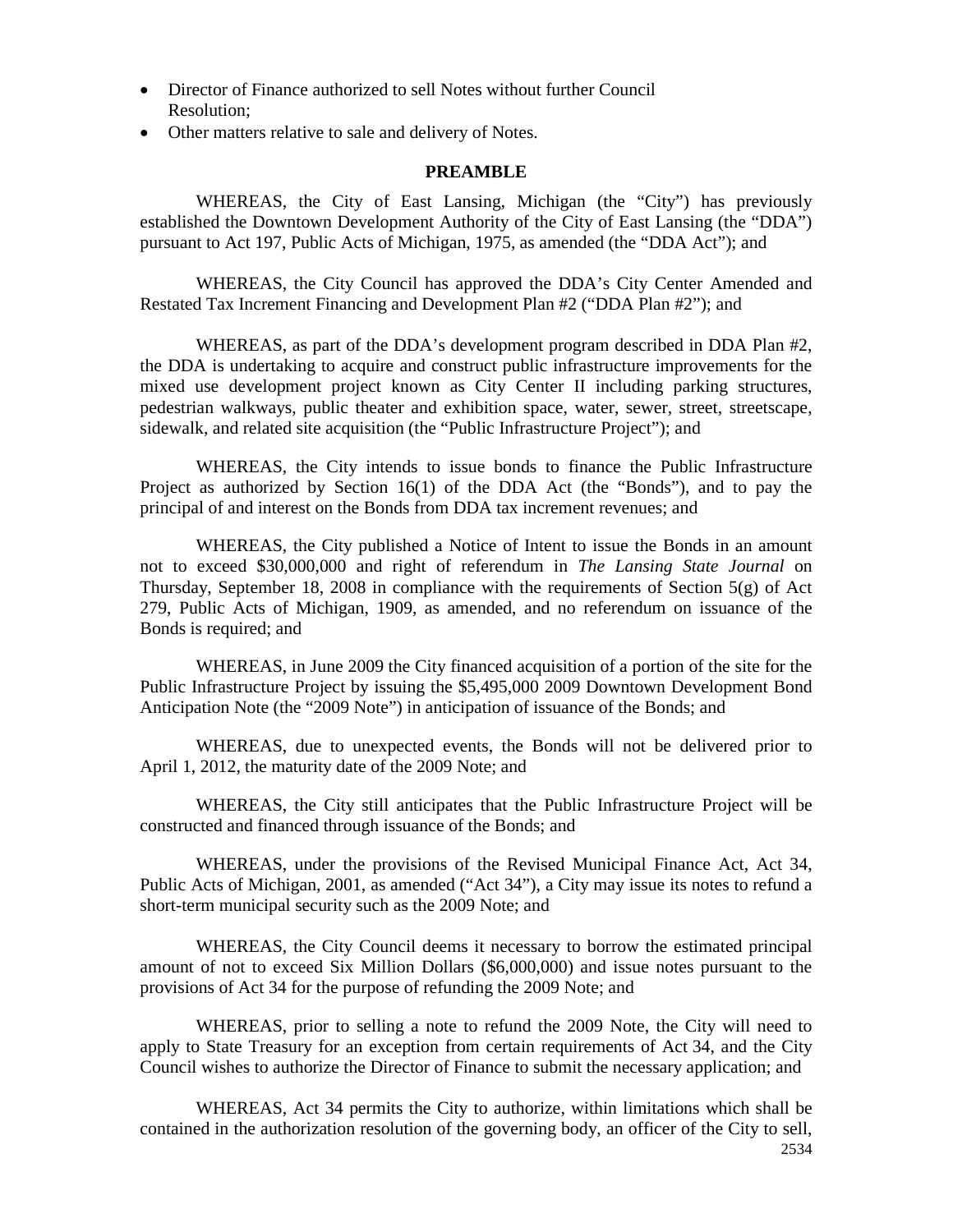deliver, and receive payment for municipal securities and to approve fixed interest rates, variable interest rates, or methods for fixing interest rates, prices, discounts, maturities, principal amounts, denominations, dates of issuance, interest payment dates, redemption rights at the option of the City or the holder, the place of delivery and payment, and other matters and procedures necessary to complete the transactions authorized; and

WHEREAS, the City Council wishes to authorize the Director of Finance to sell and deliver and receive payment for the proposed issue of notes through negotiated sale without the necessity of the City Council taking further action prior to sale and delivery of the notes.

#### NOW, THEREFORE, BE IT RESOLVED THAT:

1. **Issuance of Refunding Notes.** The City shall issue its notes designated as the 2012 DOWNTOWN DEVELOPMENT REFUNDING NOTES (the "Notes") in the aggregate principal sum of not-to-exceed Six Million Dollars (\$6,000,000) for the purpose of paying costs of refunding the 2009 Note, including the costs incidental to the issuance, sale and delivery of the Notes.

The Notes shall be issued as fully registered notes to be dated the date of delivery thereof or such other date as may be determined by the Director of Finance at the time of sale of the Notes. The Notes shall bear interest at a fixed or variable rate or rates as determined by the Director of Finance at the time of sale of the Notes. The maximum average annual interest rate on the Notes shall not exceed the maximum interest rate per annum imposed by Section 305 of Act 34. The Notes shall be payable in the principal amounts, at the times and in the manner determined by the Director of Finance at the time of sale of the Notes; provided, however, that the final principal payment shall be due not later than the earlier of three years from the date of issuance or 60 days after the expected date of issuance of the Bonds.

The principal of the Notes shall be payable at the City Treasurer's office or at a bank or trust company to be designated by the Director of Finance as registrar and transfer agent for the Notes (the "Transfer Agent"). The Notes shall be registered as to principal and interest and shall be in the denomination of \$5,000 or integral multiples of \$5,000 not exceeding for each maturity the maximum principal amount of such maturity, dated as of the date of delivery thereof or such other date as may be determined by the Director of Finance at the time of sale of the Notes, and numbered as determined by the Transfer Agent. The Notes may be issued in book-entry-only form through The Depository Trust Company in New York, New York ("DTC").

The principal of and interest on the Notes shall be payable, by check drawn on the Transfer Agent mailed to the registered owner at the registered address, as shown on the registration books of the City maintained by the Transfer Agent. Interest shall be payable to the registered owner of record as of the fifteenth day of the month prior to the payment date for each interest payment. The date of determination of the registered owner for purposes of payment of interest as provided in this paragraph may be changed by the City to conform to market practice in the future. The principal of the Notes shall be payable at the designated trust office of the Transfer Agent upon presentation and surrender of the Notes. Notwithstanding the foregoing, if the Notes are held in book-entry form by DTC, payment shall be made in the manner prescribed by DTC.

The Director of Finance is authorized to execute an agreement with the Transfer Agent on behalf of the City. The City may designate a new Transfer Agent by notice mailed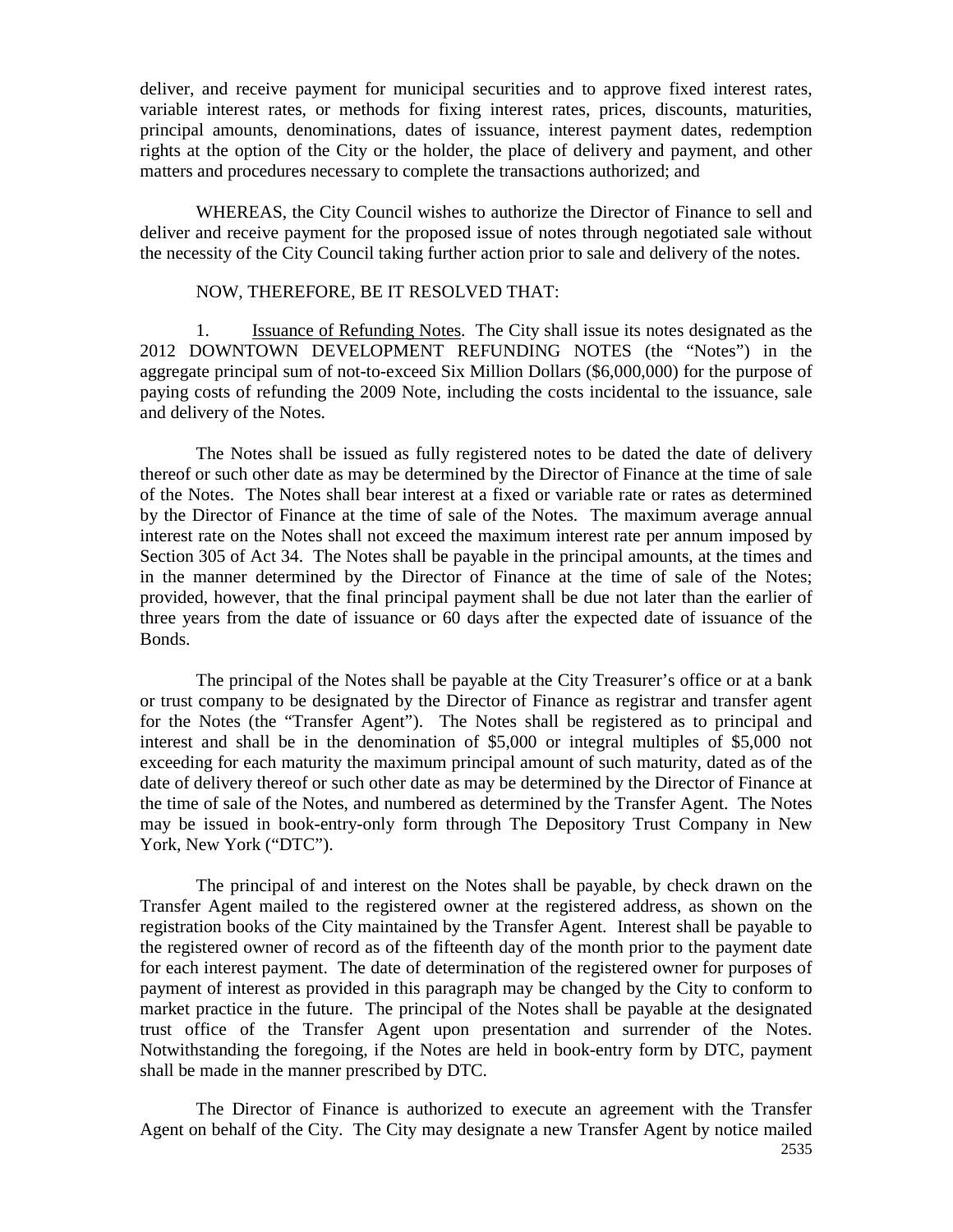to the registered owner of each of the Notes at such time outstanding not less than sixty (60) days prior to an interest payment date.

The Director of Finance is authorized to execute such custodial or other agreement with DTC as may be necessary to accomplish the issuance of the Notes in book-entry-only form.

The Notes shall be subject to redemption prior to maturity at the option of the City or the noteholders as determined by the Director of Finance at the time of sale of the Notes. Unless waived by any registered owner of Notes to be redeemed, official notice of redemption shall be given by the Transfer Agent on behalf of the City and shall conform to the requirements set forth in the Notes. Such notice shall be dated and shall contain at a minimum the following information: original issue date; maturity dates; interest rates; CUSIP numbers, if any; certificate numbers (and in the case of partial redemption) the called amounts of each certificate; the redemption date; the redemption price or premium; the place where Notes called for redemption are to be surrendered for payment; and that interest on Notes or portions thereof called for redemption shall cease to accrue from and after the redemption date.

In addition, further notice shall be given by the Transfer Agent in such manner as may be required or suggested by regulations or market practice at the applicable time, but no defect in such further notice nor any failure to give all or any portion of such further notice shall in any manner defeat the effectiveness of a call for redemption if notice thereof is given as prescribed herein.

The Notes shall be executed in the name of the City with the manual or facsimile signatures of the Mayor and the City Clerk, and the corporate seal of the City shall be manually impressed or a facsimile thereof shall be printed on the Notes. No Note authorized under this resolution shall be valid until authenticated by an authorized representative of the Transfer Agent unless the purchaser thereof does not require the Notes to be authenticated. If the Notes are not authenticated, then at least one signature on the Notes shall be a manual signature. The Notes shall be delivered to the Transfer Agent for authentication and be delivered by the Transfer Agent to the purchaser or other person in accordance with instructions from either the Director of Finance or the Treasurer of the City upon payment of the purchase price for the Notes in accordance with the purchase contract for the Notes. Executed blank Notes for registration and issuance to transferees may simultaneously, and from time to time thereafter as necessary, be delivered to the Transfer Agent for safekeeping.

2. Pledge for Payment of Notes. The principal of and interest on the Notes shall be paid from proceeds of the Bonds. The City intends to pay the principal and interest of the Notes which become due before the issuance of the Bonds from DDA Revenues transferred to the City. In the event of the insufficiency of DDA Revenues, the limited tax full faith and credit and resources of the City are hereby pledged for the prompt payment of principal of and interest on the Notes, and the Notes shall be payable as a first budget obligation from the general funds of the City and, if necessary, the City shall levy taxes upon all taxable property in the City subject to applicable constitutional, statutory and charter tax rate limitations. As additional security for the Notes, the City hereby pledges for payment of principal and interest on the Notes all payments made to the City by the DDA from the DDA Revenues.

3. Note Form. The Notes shall be substantially in the following form with such changes as may be necessary to conform the Notes to the final terms of sale, including, but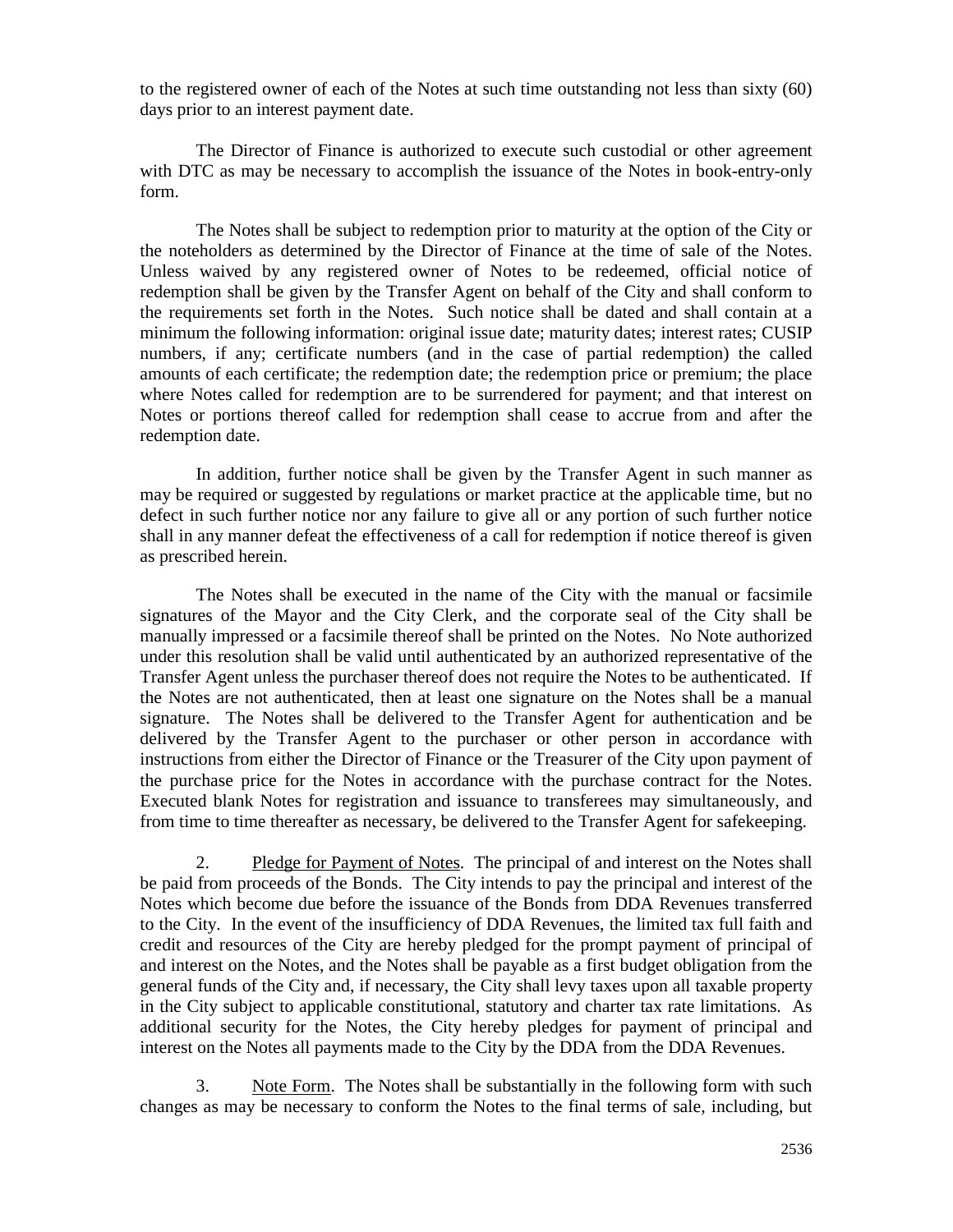not limited to, conversion to a single fully-registered nonconvertible note and interest rate provisions if the Notes are sold at a variable rate:

### United States of America State of Michigan Counties of Ingham and Clinton

# CITY OF EAST LANSING 2012 DOWNTOWN DEVELOPMENT REFUNDING NOTE (GENERAL OBLIGATION LIMITED TAX)

| Interest Rate     | Date of Maturity | Date of<br>Original Issue | SIP |
|-------------------|------------------|---------------------------|-----|
| $\%$              |                  | 1, 2012                   |     |
| Registered Owner: |                  |                           |     |
| Principal Amount: |                  | ,000) Dollars             |     |

The CITY OF EAST LANSING, Counties of Ingham and Clinton, State of Michigan (the "City"), acknowledges itself to owe and for value received, hereby promises to pay to the Registered Owner specified above, or registered assigns, the Principal Amount specified above, in lawful money of the United States of America, on the Date of Maturity specified above, unless prepaid prior thereto as hereinafter provided, with interest thereon (computed on the basis of a 360-day year consisting of twelve 30-day months) from the Date of Original Issue specified above or such later date to which interest has been paid, until paid, at the Interest Rate per annum specified above, first payable on \_\_\_\_\_\_\_\_\_\_\_\_ 1, 201\_\_\_ and semiannually thereafter. Principal of this note is payable upon presentation and surrender hereof at the principal corporate trust office of \_\_\_\_\_\_\_\_\_\_\_\_, \_\_\_\_\_\_\_\_\_, Michigan, or such other transfer agent as the City may hereafter designate by notice mailed to the registered owner of record not less than sixty (60) days prior to any interest payment date (the "Transfer Agent"). Interest on this note is payable by check or draft mailed by the Transfer Agent to the person or entity who or which is as of the fifteenth (15th) day of the month preceding each interest payment date, the registered owner of record, at the registered address.

This note is issued by the City under Act 34, Public Acts of Michigan, 2001, as amended ("Act 34") and a resolution of the City Council adopted on  $\qquad \qquad$ , 201 $\qquad$ , in anticipation of bonds to be issued by the City pursuant to Act 197, Public Acts of Michigan, 1975, as amended, for the purpose of refunding a note previously issued to pay part of the costs of acquiring property (the "Project") as part of the development program described in Amended and Restated City Center Tax Increment Financing Plan #2 of the Downtown Development Authority of the City of East Lansing (the "Tax Increment Financing Plan").

This note, including the interest thereon, is payable from the proceeds of bonds to be issued by the City to pay the costs of the Project and to redeem this note. The City has also pledged its full faith and credit for the payment of this note, which is payable as a first budget obligation from the general fund of City and from taxes imposed on all taxable property in the City subject to applicable constitutional, statutory and charter tax rate limitations. As additional security for the payment of this note, the City has pledged revenues to be received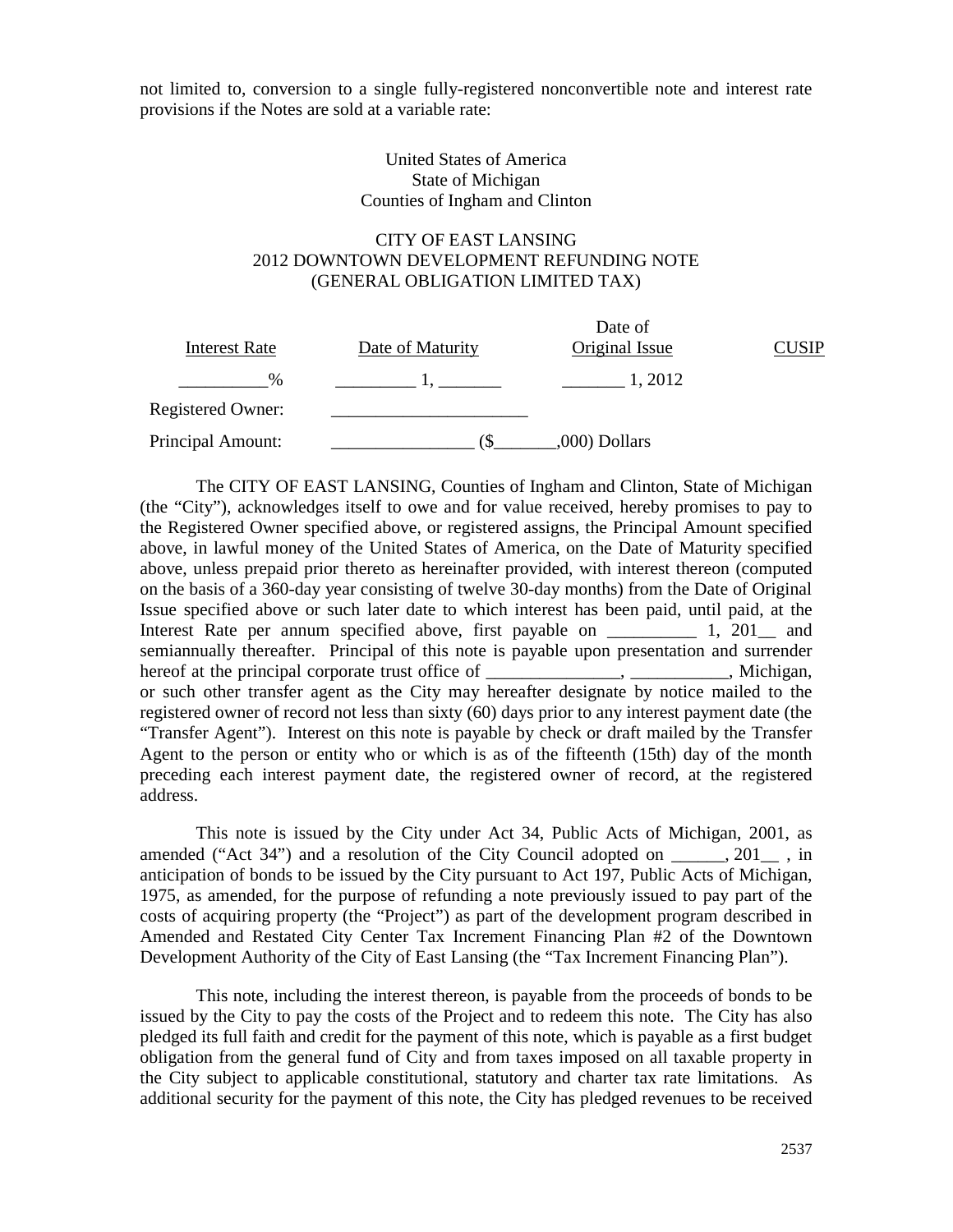by the City from the Downtown Development Authority of the City of East Lansing pursuant to its Tax Increment Financing Plan.

This note or portions hereof in multiples of \$5,000 shall be subject to redemption at the option of the City by lot on any date on or after  $\qquad \qquad$  1, 20\_\_\_ at par plus accrued interest to the date fixed for redemption.

In case less than the full amount of the outstanding note is called for redemption, the Transfer Agent, upon presentation of this note for redemption, shall register, authenticate and deliver to the registered owner a new note of the same maturity and in the principal amount of the portion of the original note not called for redemption.

Notice of redemption shall be given to the registered owner of this note by mailing such notice not less than thirty (30) days prior to the date fixed for redemption to the registered owner at the address of the registered owner as shown on the registration books of the City. This note may be redeemed in part in multiples of \$5,000. The notice of redemption for this note if redeemed in part shall state that, upon surrender of the note for redemption, a new note in the principal amount equal to the unredeemed portion of the note shall be issued to the registered owner thereof with the same interest rate and maturity. No further interest on this note or portion hereof called for redemption shall accrue after the date fixed for redemption, whether the note has been presented for redemption or not, provided funds are on hand with the Transfer Agent to redeem the note or portion thereof.

This note may be transferred by the person in whose name it is registered, in person or by the registered owner's duly authorized attorney or legal representative, upon surrender of the note to the Transfer Agent for cancellation, together with a duly executed written instrument of transfer in a form approved by the Transfer Agent. Whenever this note is surrendered for transfer, the Transfer Agent shall authenticate and deliver a new note in like principal amount, interest rate and maturity. The Transfer Agent shall require the noteholder requesting the transfer to pay any tax or other governmental charge required to be paid with respect to the transfer. The Transfer Agent shall not be required to issue, register the transfer of, or exchange this note during a period beginning at the opening of business 15 days before the day of the mailing of a notice of redemption and ending at the close of business on the day of that mailing.

It is hereby certified and recited that all acts, conditions and things required to be done, exist and happen, precedent to and in the issuance of this note, in order to make it a valid and binding obligation of the City have been done, exist and have happened in regular and due form and time as provided by law, and that the total indebtedness of the City, including this note, does not exceed any constitutional, statutory or charter debt limitation.

This note is not valid or obligatory for any purpose until the Transfer Agent's Certificate of Authentication on this note has been executed by the Transfer Agent.

IN WITNESS WHEREOF, the City, by its Council, has caused this note to be signed in the name of the City by [the facsimile signatures of] its Mayor and Clerk, and a facsimile of its corporate seal to be [manually impressed/printed] hereon, all as of the Date of Original Issue.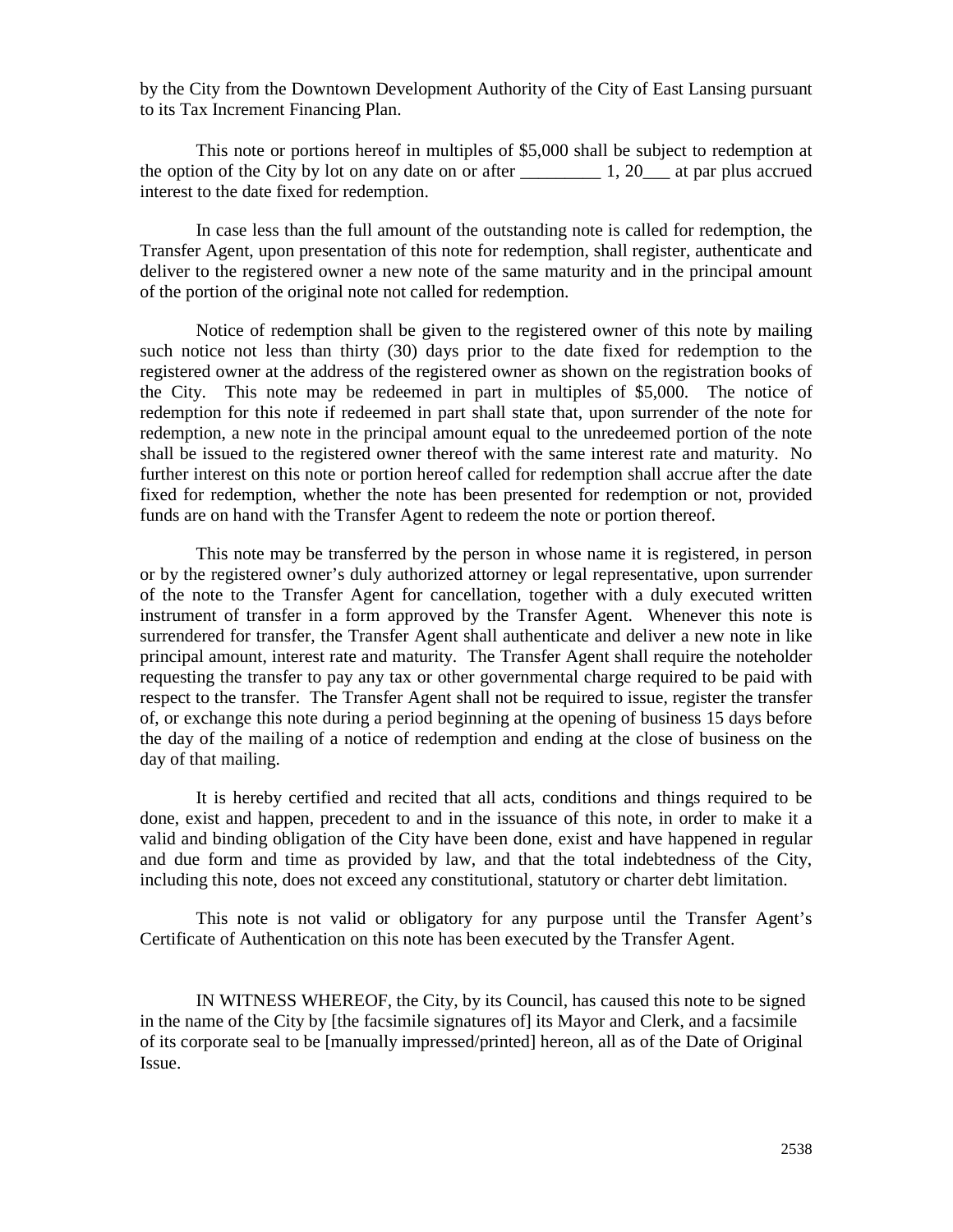CITY OF EAST LANSING Counties of Ingham and Clinton, State of Michigan

[manual or facsimile By Mayor signature to appear here]

(Seal)

Countersigned:

[manual or facsimile By City Clerk signature to appear here  $\qquad$  ]

# [FORM OF TRANSFER AGENT'S CERTIFICATE OF AUTHENTICATION]

Date of Authentication: 20

#### CERTIFICATE OF AUTHENTICATION

This note is one of the notes described herein.

Transfer Agent

 $By_$ Its: Authorized Signatory

\_\_\_\_\_\_\_\_\_\_\_\_\_\_\_\_\_\_\_\_\_\_\_\_\_\_\_\_\_\_

#### [INSERT STANDARD FORM OF ASSIGNMENT IF APPLICABLE]

4. 2012 Debt Retirement Fund. As required by Act 34, the monies used for the payment of principal of and interest on the Notes shall be shall be accounted for separately from other monies of the City. The Treasurer is directed to create and maintain a debt retirement fund to be designated as the 2012 DOWNTOWN DEVELOPMENT REFUNDING NOTES DEBT RETIREMENT FUND (the "2012 Debt Retirement Fund"). The moneys to be deposited into the 2012 Debt Retirement Fund will be specifically earmarked and used solely for the purpose of paying principal of and interest on the Notes. The 2012 Debt Retirement Fund may be pooled or combined with other debt retirement funds for issues of like character as provided by Act 34 or other state law. Promptly after issuance of the Bonds, a portion of the proceeds of the Bonds shall be deposited to the 2012 Debt Retirement Fund in amount sufficient to assure timely payment of the principal of and interest on the Notes. In the event that the Bonds are not issued, the Notes shall be paid from DDA revenues transferred to the City by the DDA, the general fund of the City, or other funds legally available therefor. The accrued interest and premium, if any, received upon delivery of the Notes shall also be deposited in the 2012 Debt Retirement Fund.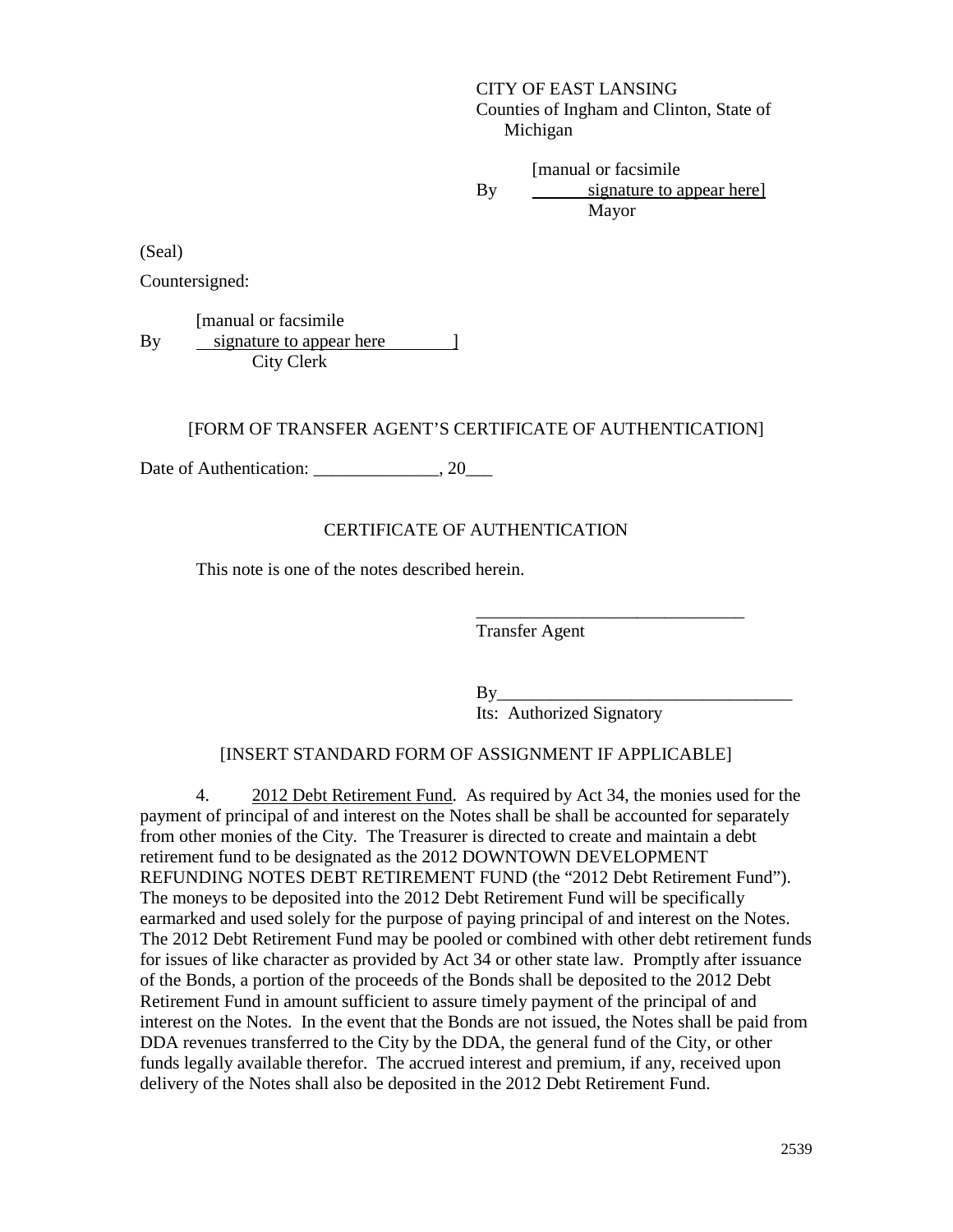5. Prior Redemption of 2009 Note. At the discretion of the Director of Finance, the City may call the 2009 Note for redemption prior to maturity, and in this event the Director of Finance shall direct the Transfer Agent for the 2009 Note to take all steps necessary to call the 2009 Note for redemption prior to maturity.

6. Purchase of Securities to Refund 2009 Note. The Director of Finance is hereby authorized to purchase, or cause to be purchased, from proceeds of the Notes government obligations including, but not limited to, United States Treasury Obligations – State and Local Government Series (SLGS), in an amount sufficient to pay the principal of and interest 2009 Note at maturity or prior redemption.

7. Escrow Fund. At the discretion of the Director of Finance, the City may designate a bank or trust company to serve as escrow trustee (the "Escrow Agent") and enter into an Escrow Agreement (the "Escrow Agreement") with the Escrow Agent in order to secure payment of the 2009 Note. The Escrow Agreement will provide for the creation of an escrow fund (the "Escrow Fund") and shall irrevocably direct the Escrow Agent to hold the Escrow Fund in trust for the payment of the principal of and interest on the 2009 Note. The Director of Finance is hereby authorized to execute and deliver the Escrow Agreement. The Director of Finance is hereby authorized to transfer monies from the 2009 Downtown Development Bond Anticipation Notes Debt Retirement Fund to the Escrow Fund to be invested as provided in the Escrow Agreement and to be used, together with proceeds of the Notes, to pay principal of and interest on the 2009 Note.

8. Proceeds of Notes. The Director of Finance shall deposit the accrued interest and premium, if any, received from proceeds of sale of the Notes in the 2012 Debt Retirement Fund to be used to pay interest on the Notes on the first interest payment date, provided, however, that at the discretion of the Director of Finance, all or a portion of any premium received upon delivery of the Notes may be deposited in the Escrow Fund.

The Director of Finance shall next deposit from Note proceeds to the Escrow Fund, if an Escrow Agent is appointed, and otherwise to the 2009 Downtown Development Bond Anticipation Notes Debt Retirement Fund, an amount which, together with investment proceeds to be received thereon, will be sufficient, without reinvestment, to pay the principal of and interest 2009 Note at maturity or prior redemption. These proceeds may be invested in government obligations as provided in this Resolution.

The remaining proceeds of the Notes shall be used to pay the costs of issuance of the Notes and any costs of refunding the 2009 Note. At the option of the Director of Finance, the costs of the issuance and costs of refunding the 2009 Note may be paid from a fund established for that purpose in the Escrow Agreement. Any monies remaining after payment of costs of issuance and costs of refunding the 2009 Note shall be transferred to the 2012 Debt Retirement Fund.

9. Tax Covenant. The City shall not invest, reinvest or accumulate any moneys deemed to be proceeds of the Notes pursuant to the Internal Revenue Code in such a manner as to cause the Notes to be "arbitrage bonds" within the meaning of the Internal Revenue Code. The City hereby covenants that, to the extent permitted by law, it will take all actions within its control and that it shall not fail to take any action as may be necessary to maintain the exemption of interest on the Notes from gross income for federal income tax purposes, including but not limited to, actions relating to the rebate of arbitrage earnings, if applicable, and the expenditure and investment of Note proceeds and moneys deemed to be Note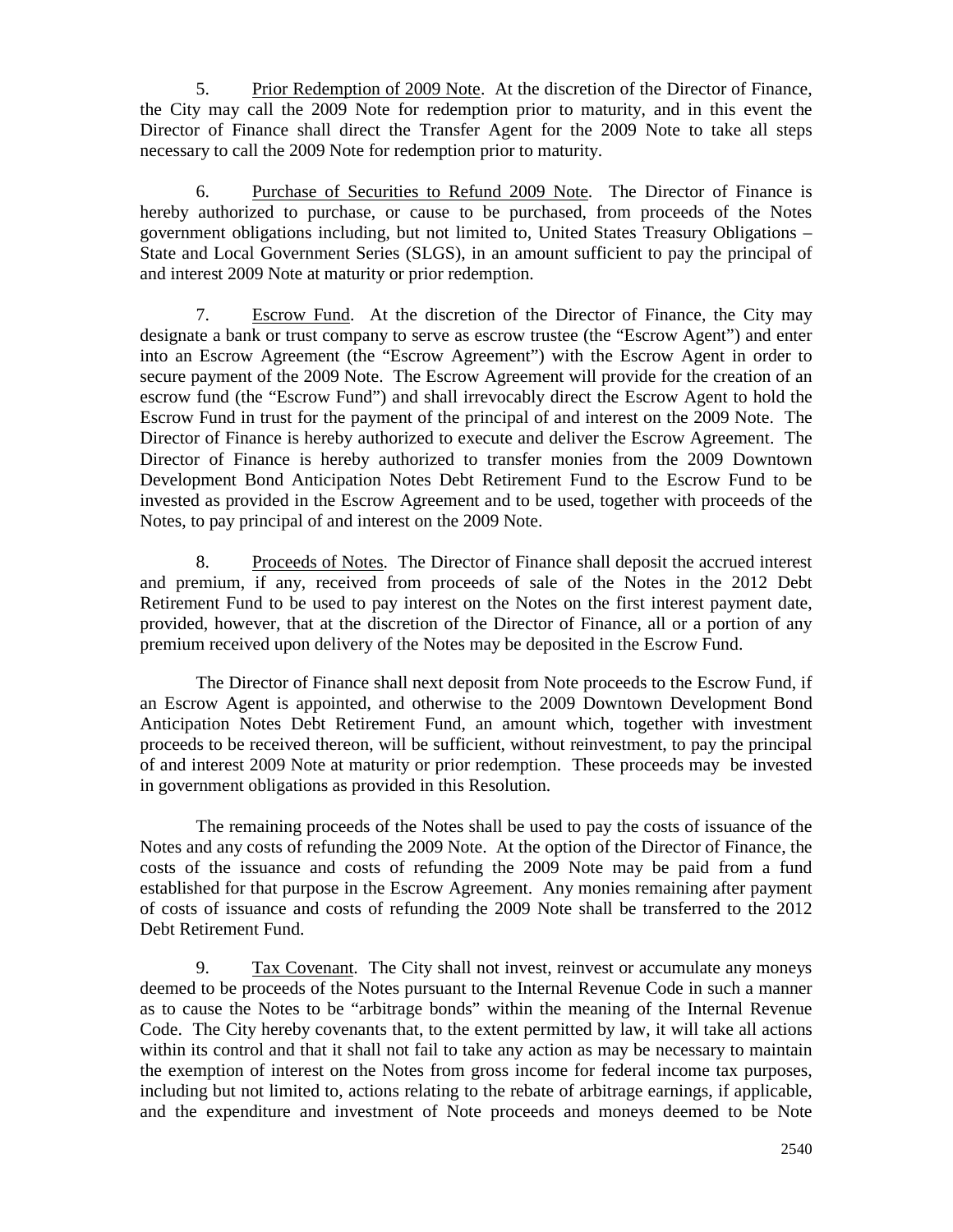proceeds, all as more fully set forth in the Non-Arbitrage and Tax Compliance Certificate to be delivered by the City on the date of delivery of the Notes. The City Council hereby determines that it reasonably expects to finance the Public Infrastructure Project within three years of adoption of this resolution through issuance of the Bonds with an expected maturity of 20 years.

10. Bank Qualification. If the Director of Finance determines that the City does not intend to issue, or to authorize to be issued on its behalf, tax-exempt obligations in the aggregate amount of \$10,000,000 or more within the 2012 calendar year, then the City designates the Notes as "qualified tax-exempt obligations" for purposes of deduction of interest expense by financial institutions under the Internal Revenue Code. Only the amount of the Notes in excess of the amount of the 2009 Note is taken into account for purposes of the \$10,000,000 limit. Designation of the Notes as "qualified tax-exempt obligations" as described in this section shall be evidenced by execution of the Non-Arbitrage and Tax Compliance Certificate or other certificate to be delivered by the City in connection with delivery of the Notes.

11. Application to Michigan Department of Treasury. The Director of Finance is hereby authorized to file such applications or other documents with the Michigan Department of Treasury or other parties as may be necessary or advisable to effectuate the sale and delivery of the Notes, including an application to the Michigan Department of Treasury for exception from the requirements of Section 611(1) of Act 34.

12. Sale of Notes. The City Council hereby determines to sell the Notes at a negotiated sale instead of a competitive sale for the reason that a negotiated sale will permit the City to obtain Note proceeds more quickly and permit negotiation of more favorable terms for prepayment prior to maturity.

If Robert W. Baird & Co. Incorporated ("Baird") offers to act as managing underwriter for Notes, then the City Council hereby authorizes the Director of Finance, at her discretion, to name Baird as managing underwriter for the Notes and to negotiate sale of the Notes to Baird.

The Director of Finance is hereby authorized in her discretion to negotiate private placement sale of the Notes to one or more financial institutions or other purchasers with experience in the municipal bond market. If Baird offers to act as placement agent to assist the City in arranging the sale of the Notes to a financial institution or other purchaser with experience in the municipal bond market, then the City Council hereby authorizes the Director of Finance, at her discretion, to name Baird as placement agent for the Notes.

By adoption of this resolution the City assumes no obligations or liability to Baird or the purchasers of the Notes for any loss or damage that may result to Baird or any purchaser of the Notes from the adoption of this resolution, and all costs and expenses incurred by Baird or the purchasers of the Notes in preparing for sale of the Notes shall be paid from the proceeds of the Notes, if the Notes are issued, except as may be otherwise provided in the purchase agreement or placement agreement to be signed by the Director of Finance at the time of sale of the Notes.

13. Note Counsel. The City hereby requests Miller, Canfield, Paddock and Stone, P.L.C. to continue to serve the City as note counsel with respect to the Notes, notwithstanding representation by Miller, Canfield, in matters unrelated to the Notes, of financial institutions or underwriters which might be potential purchasers of the Notes or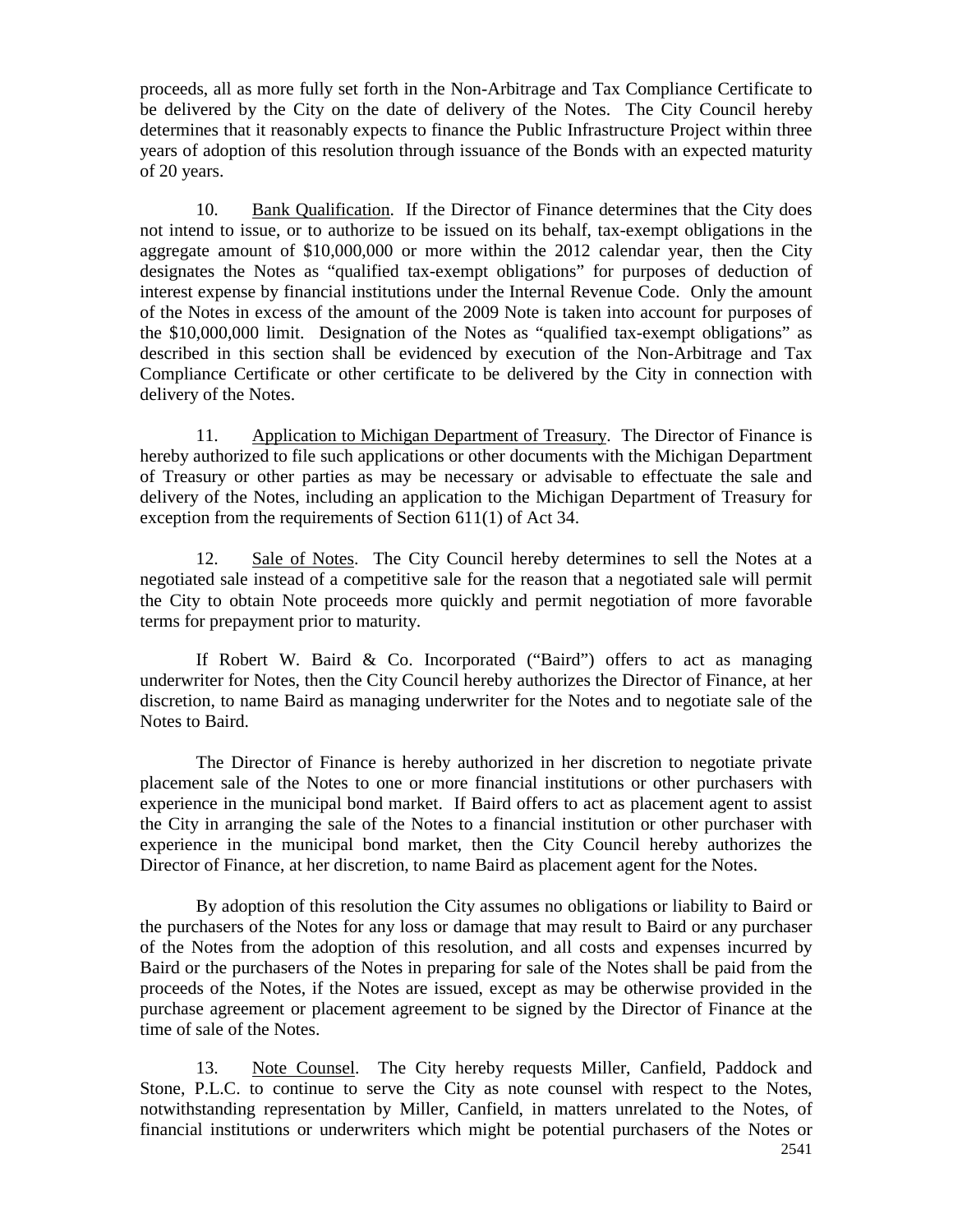which might act as Transfer Agent for the Notes. The City Council hereby acknowledges that Miller, Canfield, Paddock and Stone, P.L.C., represents Robert W. Baird & Co. Incorporated and many other municipal bond underwriters, banks, and financial institutions in connection with matters unrelated to issuance of the Notes.

14. Ratings and Insurance. The Director of Finance is hereby authorized in her discretion to apply for ratings on the Notes from such municipal bond rating agencies as she deems appropriate. If Baird recommends that the City consider purchase of municipal bond insurance, then the Director of Finance is hereby authorized and directed to negotiate with insurers, and, in consultation with the Baird, to select an insurer and determine which Notes, if any, shall be insured.

15. Preliminary Official Statement. The Director of Finance is authorized to approve circulation of a Preliminary Official Statement describing the Notes and to deem such Preliminary Official Statement "final" for purposes of compliance with Securities and Exchange Commission Rule 15c2-12 ("Rule 15c2-12"). In the event that the Notes are sold through private placement, then in place of a Preliminary Official Statement the Director of Finance may provide potential purchasers of the Notes with a private placement memorandum or offering circular or other information on the City as she may determine will enable the potential purchasers to make the investment decision to purchase the Notes.

16. Sale of Notes. The Director of Finance is hereby authorized, on behalf of the City, subject to the provisions and limitations of this resolution, to negotiate sale of the Notes and to accept an offer to purchase the Notes without further resolution of this City Council. This authorization includes, but is not limited to, determination of original principal amount of the Notes, interest rates or method for fixing interest rates, the prices at which the Notes are sold; underwriter's discount for the Notes, the fee of the placement agent, the date of the Notes; the maturity date; the provisions for early redemption; and payment dates.

The net interest cost of the Notes shall not exceed 5.00% per annum if the Notes are sold at a fixed rate. If the Notes are sold at a variable rate, then the maximum average annual interest rate on the Notes shall not exceed the maximum interest rate per annum imposed by Section 305 of Act 34. The underwriter's discount for the Notes shall not be greater than 1.00% of the principal amount of the Notes.

In making such determinations the Director of Finance is authorized to rely upon data and computer runs provided by Baird. Approval of the matters delegated to the Director of Finance under this resolution may be evidenced by execution by the Director of Finance of a purchase agreement or other acceptance of an offer to purchase the Notes, a placement agreement, Official Statement or private placement memorandum or offering circular.

The Director of Finance is authorized to sign a purchase agreement or other acceptance of an offer to purchase the Notes on behalf of the City. If the Notes are sold through a placement agent, the Director of Finance is authorized to sign a placement agreement with Baird.

17. Final Official Statement. After sale of the Notes, the Director of Finance is authorized to prepare, execute and deliver a final Official Statement, private placement memorandum or offering circular describing the Notes, provided that an Official Statement does not need to be prepared if the Notes are sold through private placement and the purchasers of the Notes do not require an Official Statement.